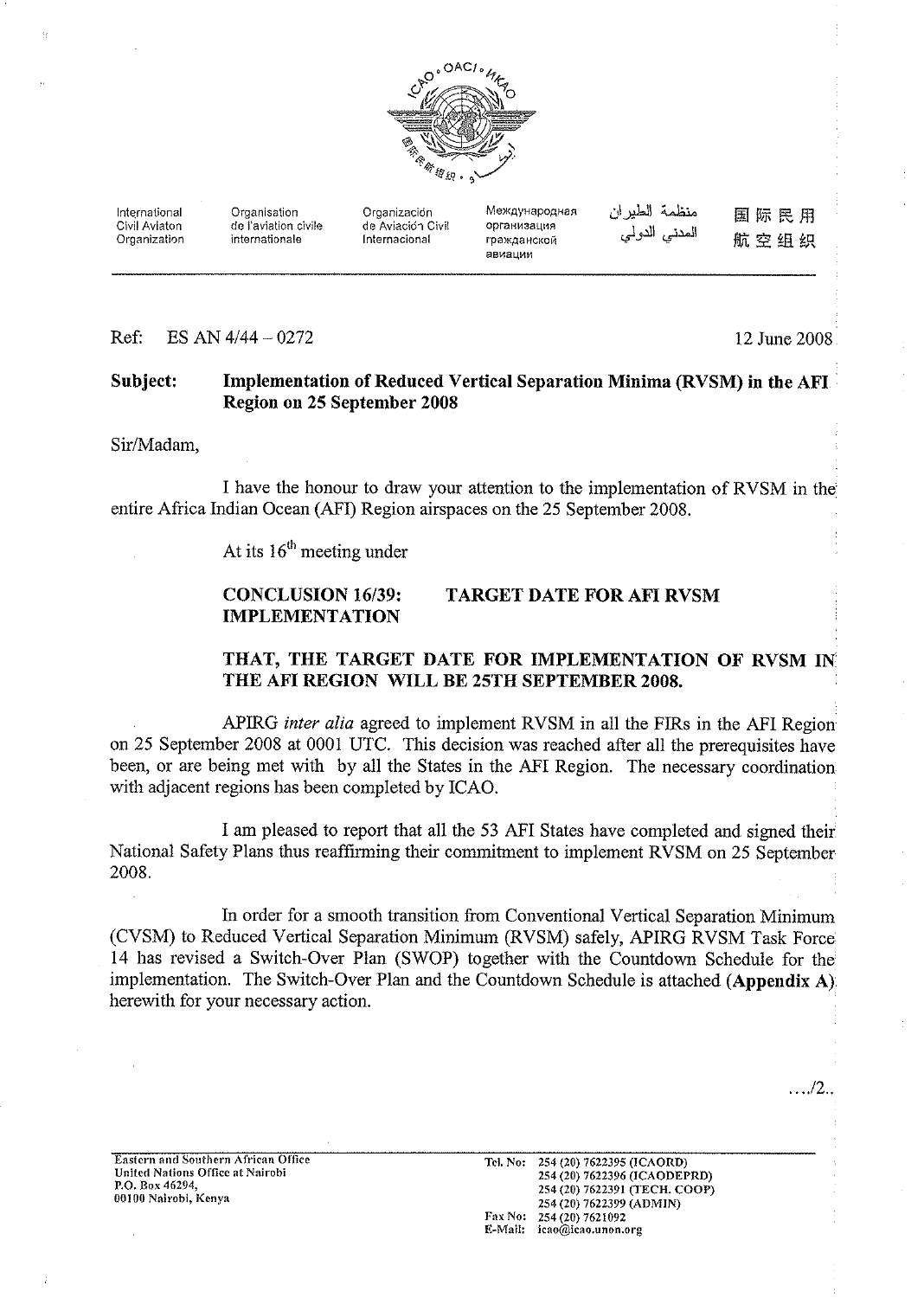In view of the foregoing, I would be grateful, if your State would take action on the activities in the State Readiness (Appendix B), Strategy/Action Plan (Appendix C) and Switch-Over Plan (Appendix A).

In view of the urgency of the matter, the ICAO Project Manager for the AFI RVSM Programme, will be addressing all issues to your nominated National Programme Manager, who will brief you on the other relevant activities relating to implementation.

In this regard, all issues relating to RVSM implementation should be addressed to the AFI RVSM Programme Manager at the following address.

> AFI RVSM Programme Office Regional Officer Air Traffic Management (RO/ATM) AFI RVSM Programme Office (RVSM) 254-20-7622395/7622396/7622374/7622372 Telephone: Fax: 254-20-7621092/7623028 E-mail:  $icao$ @icao.unon.org Website:www.icao.int/regional offices/Nairobi/RVSM/Programme/Documents

Mr. Kevin Ewels Manager: AFI Regional Monitoring Agency (ARMA) ARMA - Private Bag X1 Bonaero Park - 1622 **SOUTH AFRICA** Tel: 27-11-928/6506 Fax: 27-11-928-6546 Email: afirma@atns.co.za

Accept, Sir/Madam, the assurances of my highest consideration.

Geoffrey P. Moshabesha **Regional Director** 

**ICAO** Headquarters cc: **ICAORDs** 

**Attachments: Appendix A: Revised Switch-Over Plan Appendix B: Revised State Readiness Survey Appendix C: Revised Strategy/Action Plan**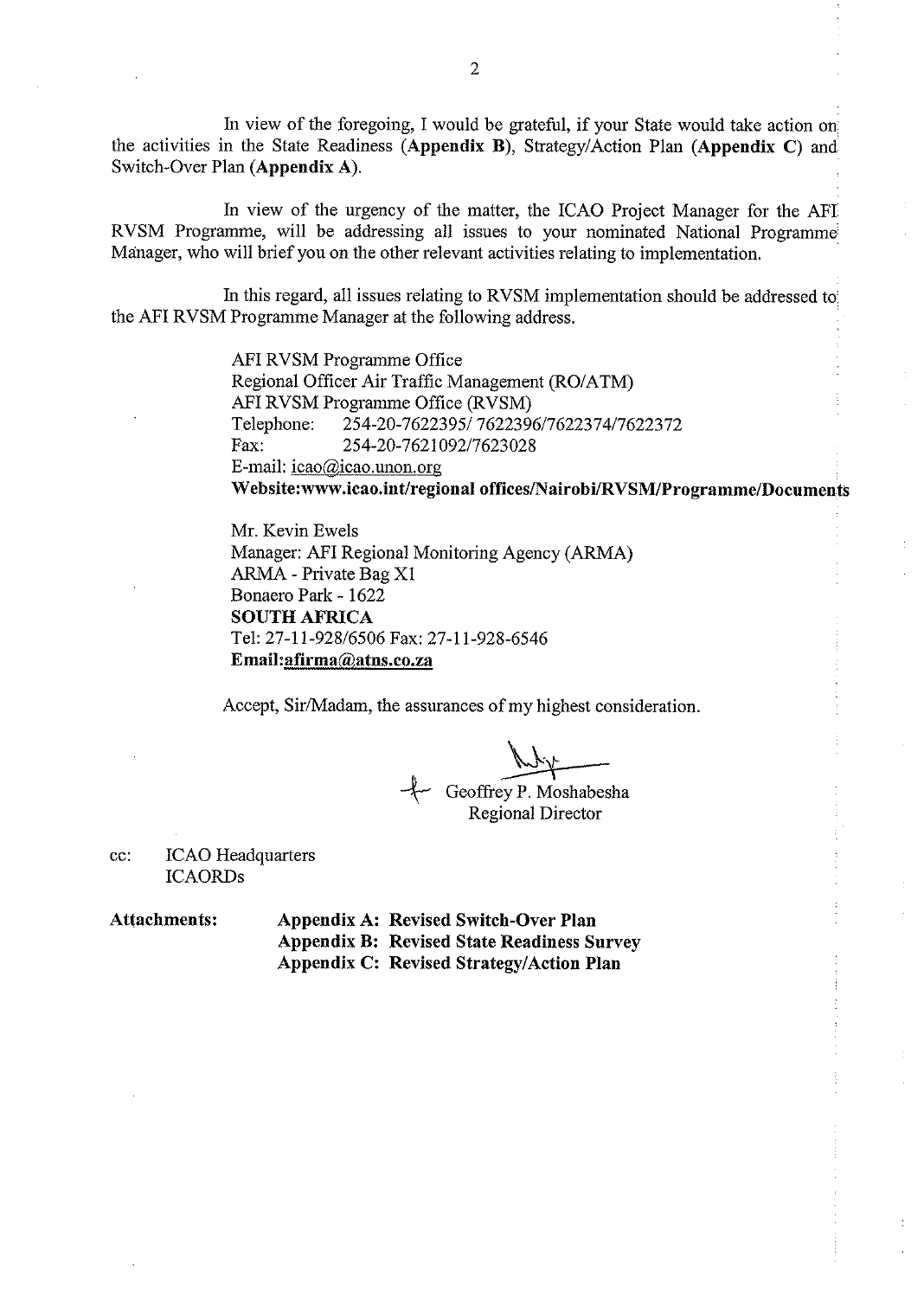# **AFI RVSM SWITCH - OVER PLAN T -24 ToS T+24**

# **AFI RVSM SWITCHOVER PLAN**

#### **EXECUTIVE SUMMARY**

The AFI RSVM Task Force has provided guidance material for the States Switchover Plans so that they can refer to and adapt to their own local requirements. The AFI Functional Hazard Assessment final version, as accepted by Task Force 6, was referred to as guidance material when compiling the AFI Switchover Plan.

The switchover document satisfies the identified major switchover hazards resulting from the Functional Hazard Assessment that will need to be considered in order to accomplish a safe and successful switchover from CVSM to RVSM at time of switchover.

The switchover plan only addresses the switchover period and does not address the timelines as reflected in the action plan required to implement RVSM. The actions to RVSM implementation should be considered as the RVSM Task Force timetable that is issued periodically by the Task Force and lodged with the ARPO.

#### **RECOMMENDATIONS**

It is recommended that States:

- Review the switchover plan, against their own detailed switchover plan and incorporate any amendments as required.
- Action any additional requirements as issued periodically by the ARPO appropriate to the States switchover plans.

ARPO ICAO ESAF NAIROBI KENYA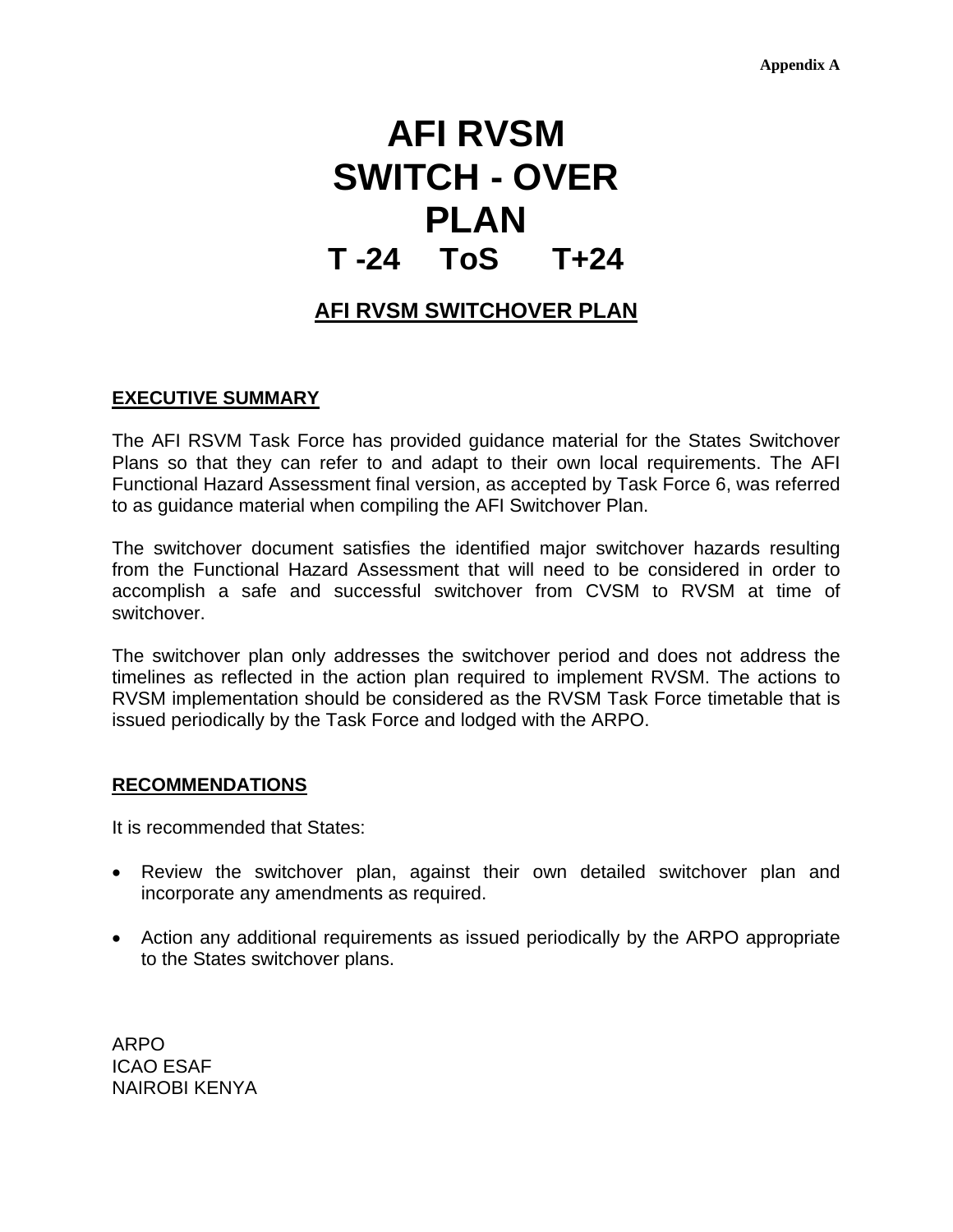# **AFI RVSM SWITCHOVER PLAN**

## **1. INTRODUCTION**

- 1.1 The AFI RVSM Task Force has provided a Switchover Plan for States to adapt to their own local requirements. The principle concerns of the Aviation Community have been addressed in the AFI Switchover Plan. This document should be referred to by States/FIR's to produce a plan that will be relevant to their ACC. This will in effect mean that there will need to be greater detail for individual actions within each FIR.
- 1.2 The Safety Case, with special reference to the CRA and TLS, would have been presented, and assurances provided that the level of safety preparedness of the States as reflected in the NSP's is sufficient for the task.

 The process will culminate in the switchover from CVSM to RVSM at Time of Switchover (ToS), which will require specific attention to ensure a safe and effective changeover with the minimum disruption to the flow of air traffic. At the ToS the whole of the RVSM airspace will be in a transition phase for controllers and aircrews until it is reported that all aircraft are at the required RVSM FLAS.

1.4 The ARMA and ASECNA (via WACAF) will serve as the focal points of contact during the switchover period. ASECNA will be required to report all significant operations/events relating to the switchover, in the ASECNA area of operations to the ARMA.

# **2. ACTIONS PRIOR TO ToS AFI RVSM SWITCHOVER T-24**

2.1 AFI RVSM implementation readiness reporting will continue throughout the switchover period with the National Program Managers reporting to the ARMA.

#### 2.2 Airspace

 It is essential that there is a stable airspace configuration during the Switchover period from CVSM to RVSM. The stability of the airspace will also require the utmost co-operation from military organizations.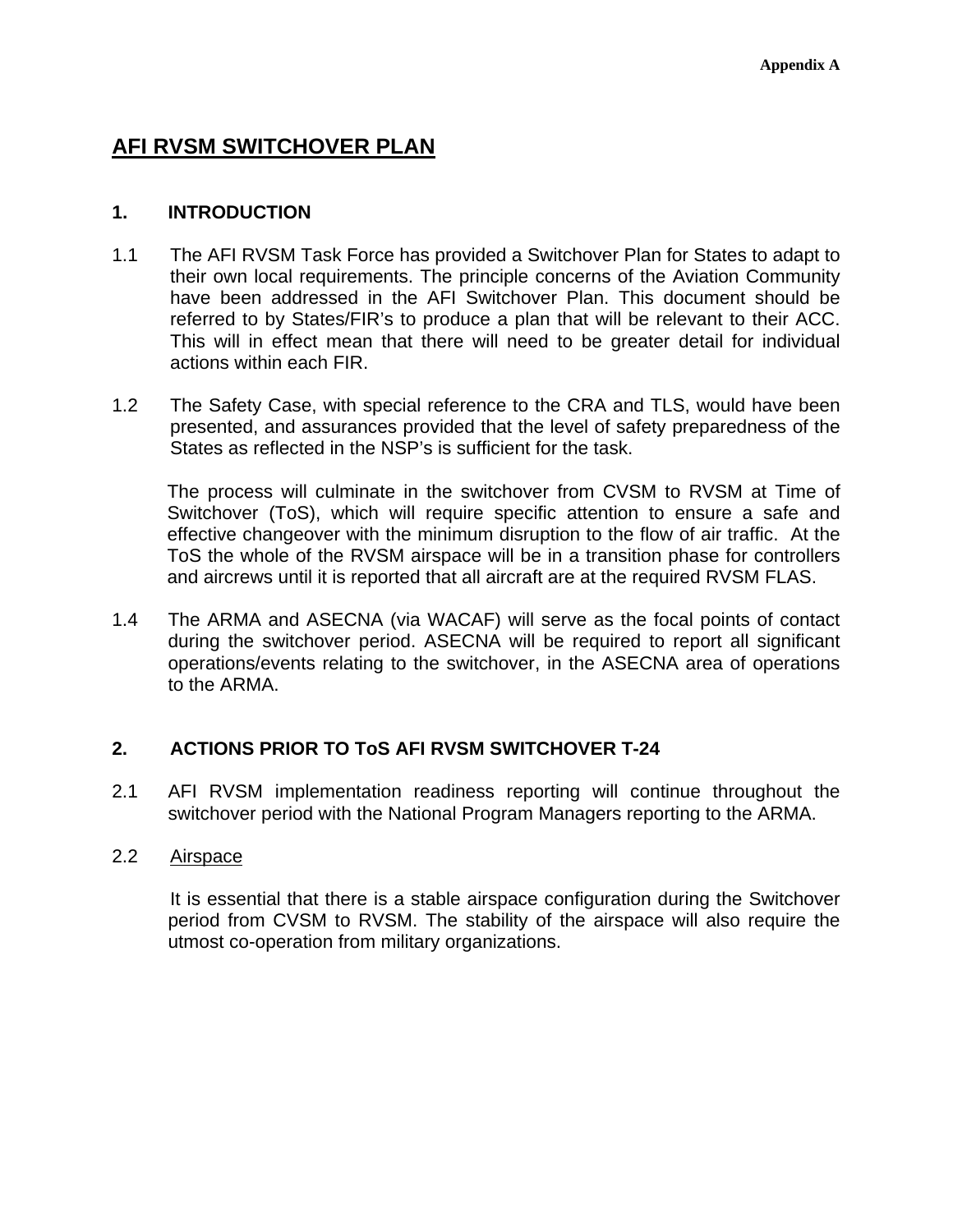#### 2.3 Flight Planning

Flight planning, will continuously be checked during the switchover period for irregularities including incorrect RVSM status in Flight Plan and the flight level in the filed ATC Flight Plan not being in accordance with FLAS.

**Within the switchover period there will continue to be increased contact between Aircraft Operators and ATS and the overall awareness as to the necessary flight planning and approval requirements for entry into RVSM airspace will be reinforced. Warnings will be provided to non-RVSM approved aircraft that would incorrectly penetrate AFI RVSM airspace.** 

Aircraft Operators and ATS should note that the submission of RPLs will require specific and separate attention. Operators of RVSM approved aircraft shall indicate the approval status by inserting the letter W in Field 10 of the ICAO FPL, regardless of the Requested Flight Level (RFL). From 25 August 2008, ATS may invalidate a flight plan that does not comply with the RVSM requirements at ToS.

#### 2.4 Civil/Military Coordination

Military exercises during switch over period should be suspended as per the FHA. If they do need to take place they should be coordinated with the greatest of care.

#### **2.5 Ground Communications**

**During the switchover period redundant ground communication facilities must be available and ready for immediate use and adequately supported by competent technical staff.** 

#### 2.6 Letters of Agreement/Procedures LOAs/LOP's.

States/FIR'/ACC's will ensure that the current LOA/LOP is easily accessible for reference purposes during the Switchover period. The following points should be carefully and continuously reviewed with regard to:

- FLAS for consistency with RVSM
- RVSM status of aircraft on the flight plan and if in doubt verify information with ARMA

#### **3. AWARENESS CAMPAIGN**

3.1 During the switchover period operators should be reminded of the flight planning requirements as well as the requirement of RVSM operator/aircraft approvals in order to operate within the AFI RVSM airspace.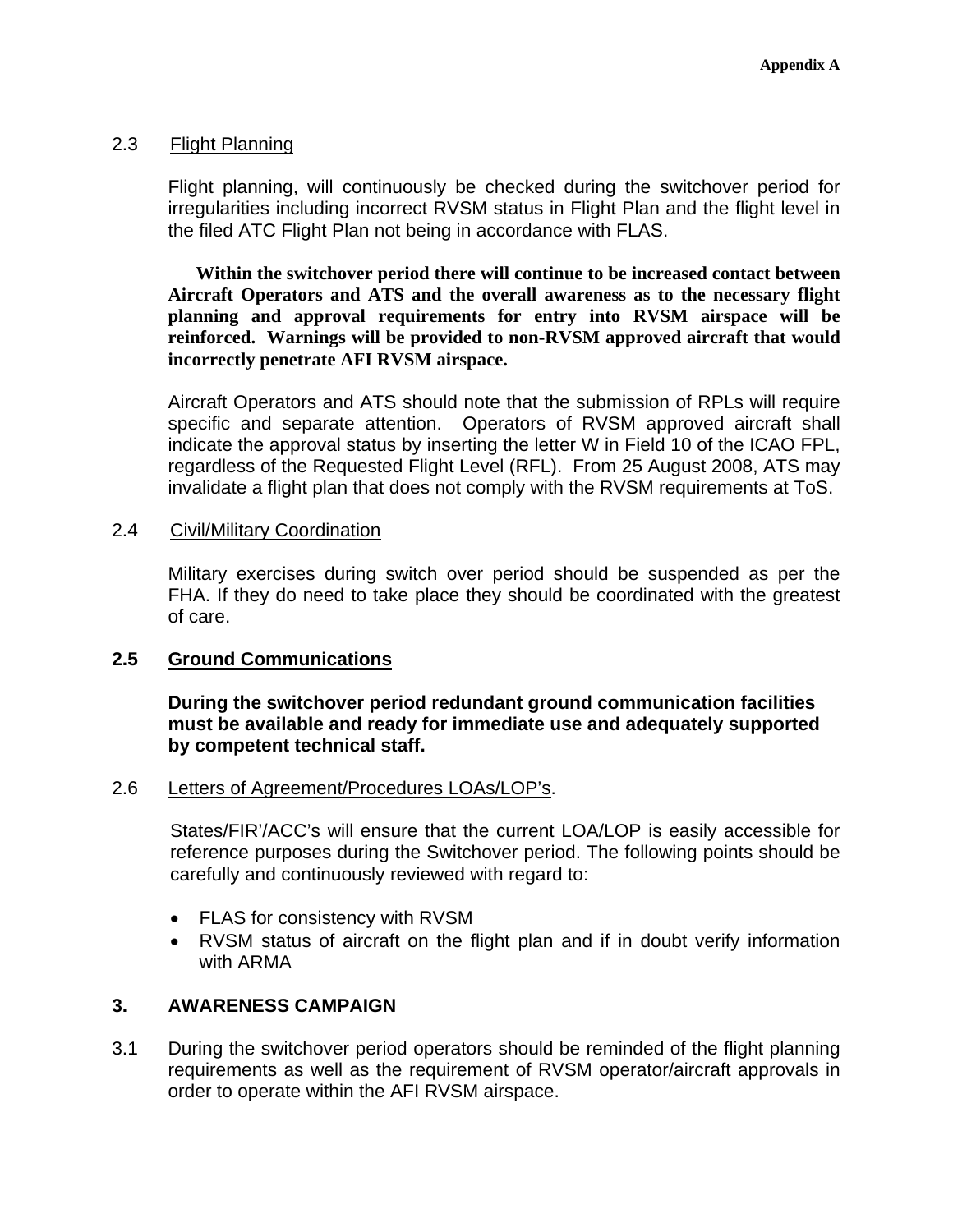# **4. SWITCHOVER (25 September 2008) ToS**

#### 4.1 Switchover

A prime activity of the switchover period will be the switchover from CVSM to RVSM.

- Non RVSM approved flights airborne in the immediate period prior to the switchover may be adjusted to their new levels below FL290
- Operators must manage contingency fuel requirements as appropriate.
- At ToS, aircraft will be reassigned to their new levels.
- Operation above FL410 will not be permitted during the specified interval during the Switchover period by non RVSM approved aircraft.

#### 4.2 Timing of Change.

The AFI RSVM Task Force has conducted a traffic analysis to determine a quiet and stable period, which confirmed the suitability for the switchover at 0001 HRS  $(UTC)$  25<sup>th</sup> September 2008.

#### 4.3 Aircraft in Flight at Time of Switchover.

The sequence of events at switchover will be:

- Warning of Switchover from CVSM to RVSM by all ground stations
- Implementation of Switchover from CVSM to RVSM by all RVSM approved aircraft and the exclusion of all non-RVSM approved aircraft. State aircraft will be managed accordingly.
- An on going verification of Operator/Aircraft approval status
- Heightened vigilance for any irregularities and reporting to ARMA

Inevitably, there will be a mixed population of air traffic being handled at the time of switchover however preparations to limit the amount of non RVSM aircraft should be increased prior to the switchover.

Repeated broadcasts of the pending switchover will be made to aircraft in flight commencing 45 minutes before switchover. Phraseology for broadcast as an example is:

#### **"All stations, All stations, (***ACC identification***) Control Broadcast, RVSM operations commence at time 0001 HRS 28th September 2008."**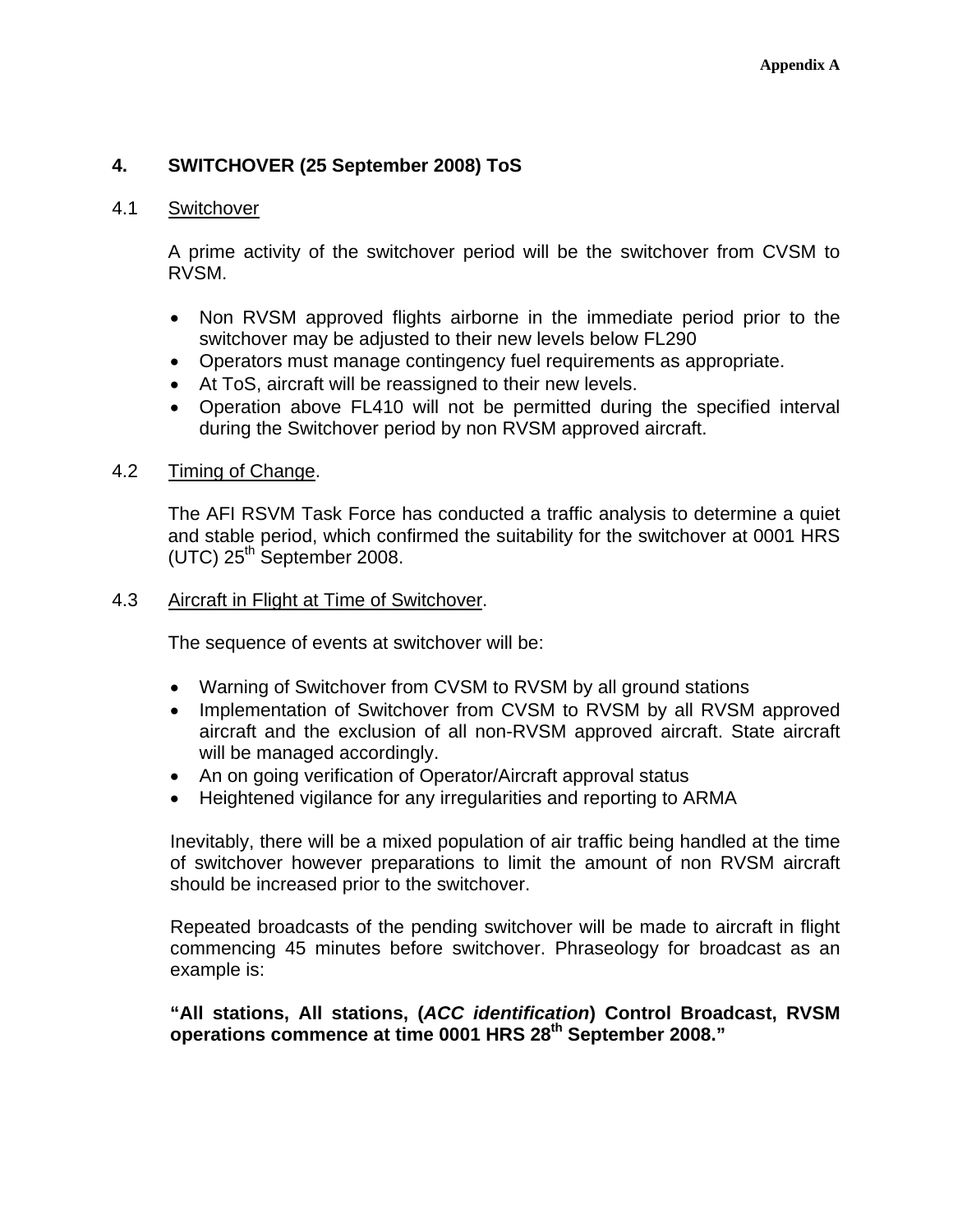#### 4.4 Flow Management.

ACC's should apply flow management during the switchover period if required.

- 4.5 Staffing Levels at Time of Switchover.
	- ACC staffing will be a major focus of attention with a need for back-up staff, engineering staff and in particular software support as reflected in the FHA.
	- Comprehensive briefings will be provided by supervisors to all operational staff during ToS.
	- ACC management shall suspend operational training during the switchover period.

#### 4.6 Weather Phenomena during Switchover Period

Any adverse weather phenomena, sand storms or volcanic activity will be reported immediately to the ARMA during the Switchover period to assist with contingency planning.

#### 4.7 Contingency Planning.

Contingency plans are already in place for the normal operation of ACCs. The RVSM ATC manual provides some guidance on contingency procedures for degradation of aircraft equipment associated with height keeping or the occurrence of weather phenomena, which directly affect the ability of aircraft to maintain their allocated flight level.

ACCs should therefore review their contingency arrangements prior to switchover and then have them readily available during the switchover period for any eventuality. Various failure conditions will have to be considered.

#### 4.8 Hazard Identification and Mitigation.

National Safety Plans shall satisfy the requirements of the AFI FHA Appendix E.2 (AFI RVSM Switchover Period) and Appendix F.2 (allocated safety requirements for AFI RVSM Switch over period.)

## 5. **IMMEDIATE POST IMPLEMENTATION PHASE (SWITCHOVER - 25<sup>th</sup> September 2008 PLUS 24 HOURS**

Twenty four hours after the introduction of RVSM each FIR will be required to provide a report to ARMA. FIR's experiencing problems or envisaging problems will report as such so that remedial action can be suggested. The report shall also include any large height deviations, wake vortex encounters and any other reportable incident brought about by the implementation of RVSM.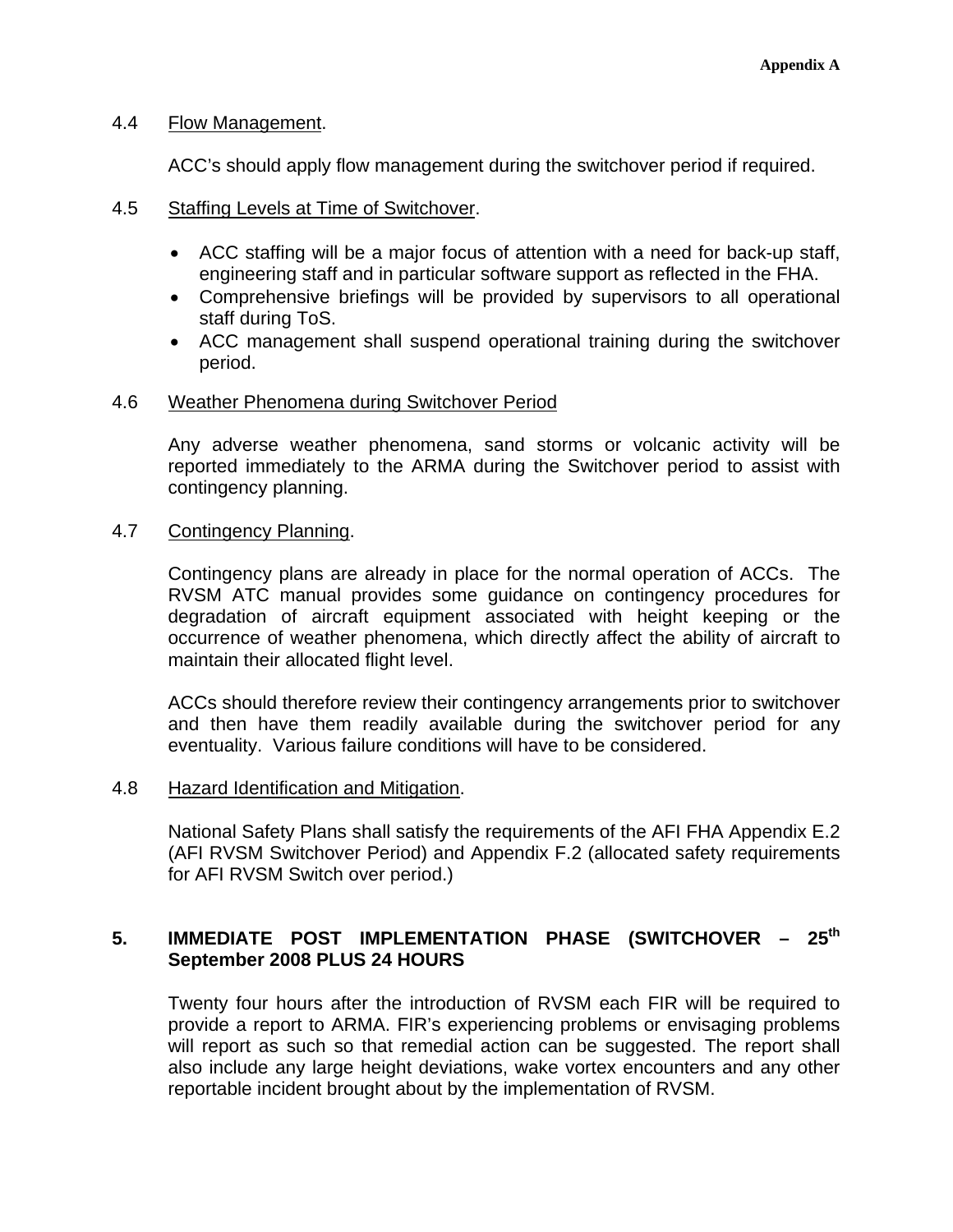#### **6. CONCLUSION**

- 6.1 The AFI RVSM Task Force has adopted this SWOP as guidance material for application/publication by all AFI States.
- 6.2 National Program Managers must act on any additional requirements as issued periodically by the ARPO appropriate to the States switchover plans.
- 6.3 The Switchover from CVSM to RVSM will require further activity within States with further guidance and direction provided to ACCs by their Civil Aviation Authorities. Aircraft Operators will also need to note the flight planning aspects and the operational aspects of the switchover.

## **THE AFI RVSM QUICK RESPONSE TEAM**

The AFI RVSM Quick Response Team is described as follows:

#### **ARMA**

Location: South Africa, Johannesburg Air Traffic Control Centre; Central Airspace Management Unit; ARMA. On call at the above location will be;

ARPO, ARMA, ATNS; IATA

Tel No.: +27 11 928 6506 Fax: +27 11 928 6420 Email: Afirma@atns.co.za SAT Phones: Contact details will be made available when NPM's are notified Mobile No's: Contact details will be made available when NPM's are notified

#### **FIR's Reporting to ARMA**

Asmara; Mauritius, Roberts; Kano, Harare, Entebbe, Nairobi, Dar es Salaam, Johannesburg Oceanic, Johannesburg, Luanda, Windhoek, Lusaka, Seychelles, Accra, Mogadishu, Gaborone, Cape Town, Cairo, Beira, Addis Ababa, Lilongwe, Khartoum

#### **ASECNA HEAD OFFICE**

Location – Senegal; ASECNA Head Office (Dakar Yoff near Earth Station). On call at the above location will be;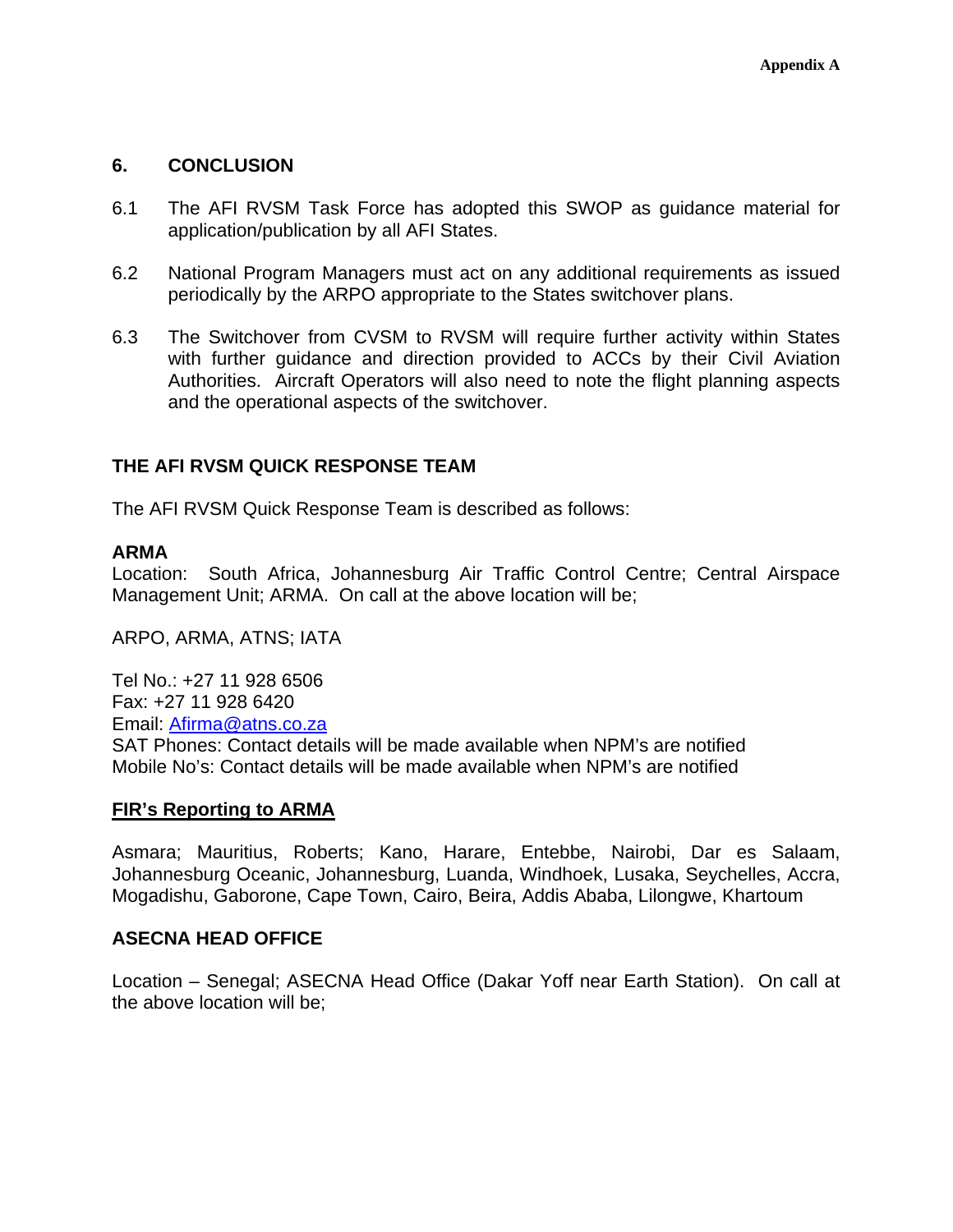# **ICAO WACAF ATM Officer, ASECNA, IATA**

Tel No: +221 33820 7546<br>Fax: +221 33820 7546

Fax: +221 33820 7546<br>Email: rvsm.switchover@

rvsm.switchover@asecna.org

SAT Phones: Contact details will be made available when NPM's are notified Mobile No's: Contact details will be made available when NPM's are notified

# **FIRs Reporting to ASECNA**

Algier, Niamey, Antananarivo, Dakar, Ndjamena, Brazzaville, Tripoli and Kinshasa

------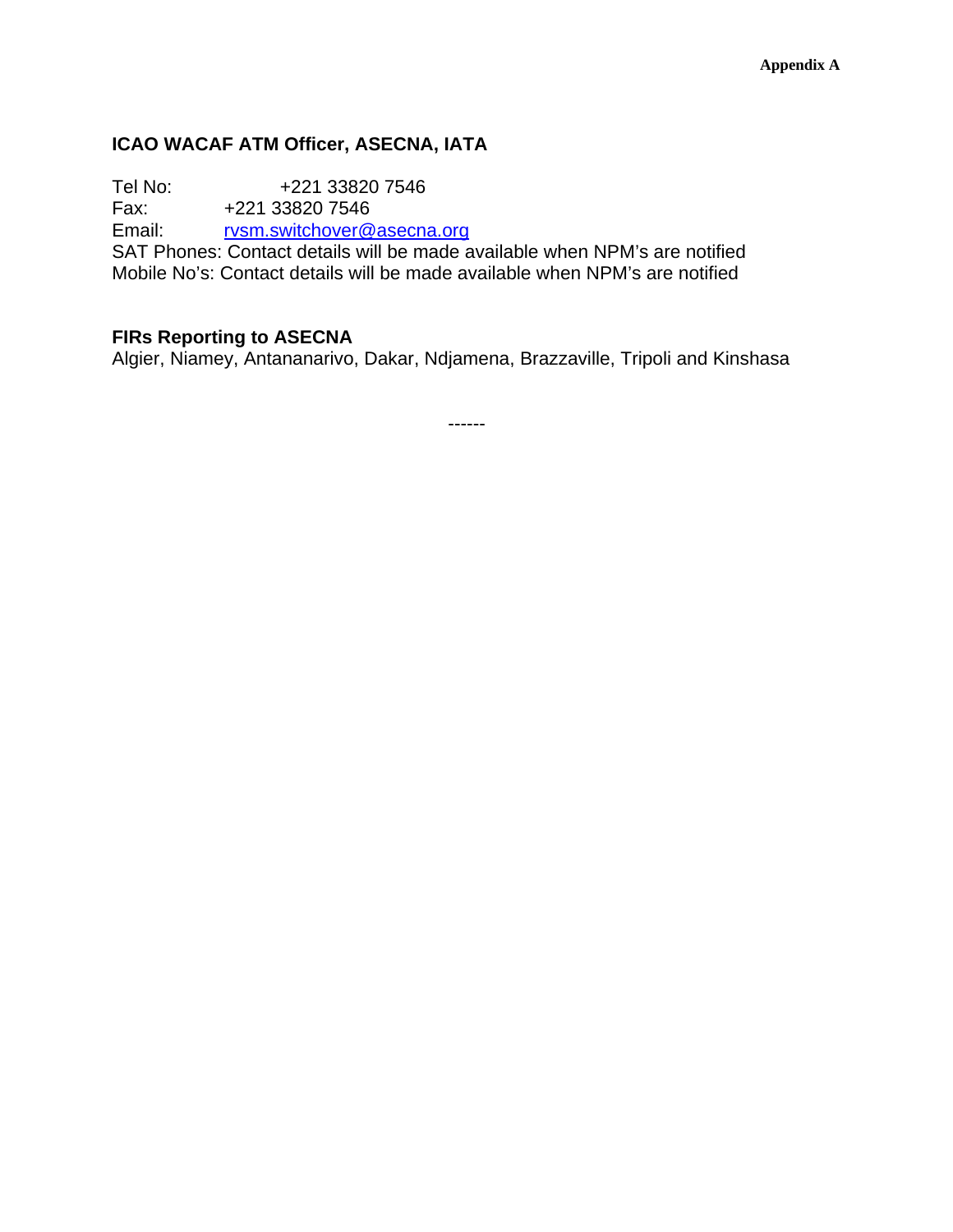# **RVSM SWITCH OVER PLAN: (Countdown).**

| NO. | <b>TASK IDENTIFICATION</b>                                                             | <b>DURATION</b> | <b>START</b> | <b>END</b>   |
|-----|----------------------------------------------------------------------------------------|-----------------|--------------|--------------|
| 1.  | Sign the text to nominate the persons in                                               | $1$ day         | Tue. 5/6/08  | Tue. 5/6/08  |
|     | charge of FIR switch over activities.                                                  |                 |              |              |
| 2.  | List key persons and display it in ACC.                                                |                 |              |              |
| 3.  | Carry out the operation checks of the centre                                           | 14 days         | Mon. 09/6/08 | Sun.22/6/08  |
|     | by Fax, email and AFTN messages                                                        |                 |              |              |
|     | exchange with the Quick Response Team                                                  |                 |              |              |
|     | Point of Contact (ARMA and ASECNA) at                                                  |                 |              |              |
|     | the appropriate centre and the adjacent                                                |                 |              |              |
| 4.  | ACCs and military.                                                                     |                 |              |              |
|     | Prepare and publish an AIC requiring the                                               | 11 days         | Mon. 23/6/08 | Thu. 03/7/08 |
|     | mention of RVSM status on all flight plans<br>with effect from $25th$ August 2008.     |                 |              |              |
|     | Publication to be issued at AIRAC date of                                              |                 |              |              |
|     | $3rd$ July 2008                                                                        |                 |              |              |
| 5.  | Carry out additional operation checks of                                               | 3 days          | Tue 08/7/08  | Thu.10/7/08  |
|     | the centre by Fax, email and AFTN                                                      |                 |              |              |
|     | messages exchange with the Quick                                                       |                 |              |              |
|     | <b>Response Team Point of Contact (ARMA</b>                                            |                 |              |              |
|     | or ASECNA) at the appropriate centre and                                               |                 |              |              |
|     | the adjacent ACCs and military if required.                                            |                 |              |              |
| 6.  | Simulate switchover exercise. ACCs test                                                | 3 days          | Tue.15/7/08  | Thu.17/7/08  |
|     | software changes to accommodate RVSM                                                   |                 |              |              |
| 7.  | are in place and functional.                                                           |                 |              |              |
|     | Prepare and publish AIP Supplement                                                     | 7 days          | Thu24/7/08   | Thu. 31/7/08 |
|     | suspending operations above FL410 of non<br>RVSM aircraft for two (2) hours before and |                 |              |              |
|     | after ToS. Publication be issued at the                                                |                 |              |              |
|     | AIRAC date of 31 <sup>st</sup> July 2008                                               |                 |              |              |
| 8.  | Prepare and publish an AIP Supplement                                                  |                 |              |              |
|     | prohibiting the non RVSM aircraft within                                               |                 |              |              |
|     | RVSM airspace (FL 290 and FL410) from                                                  |                 |              |              |
|     | $24th$ September 2008 at 22h01 UTC.                                                    |                 |              |              |
|     | Publication be issued at the AIRAC date of                                             |                 |              |              |
|     | $31st$ July 2008                                                                       |                 |              |              |
| 9.  | Prepare and publish an AIP Supplement                                                  |                 |              |              |
|     | Suspending use of East Bound RVSM FL                                                   |                 |              |              |
|     | 310, 350, and 390 on 25 <sup>th</sup> September 08 for                                 |                 |              |              |
|     | two (2) hours after ToS.                                                               |                 |              |              |
|     | Include diagram of Flight Level Allocation                                             |                 |              |              |
|     | System (FLAS) 2008 from the date of the                                                |                 |              |              |
|     | implementation of RVSM.                                                                |                 |              |              |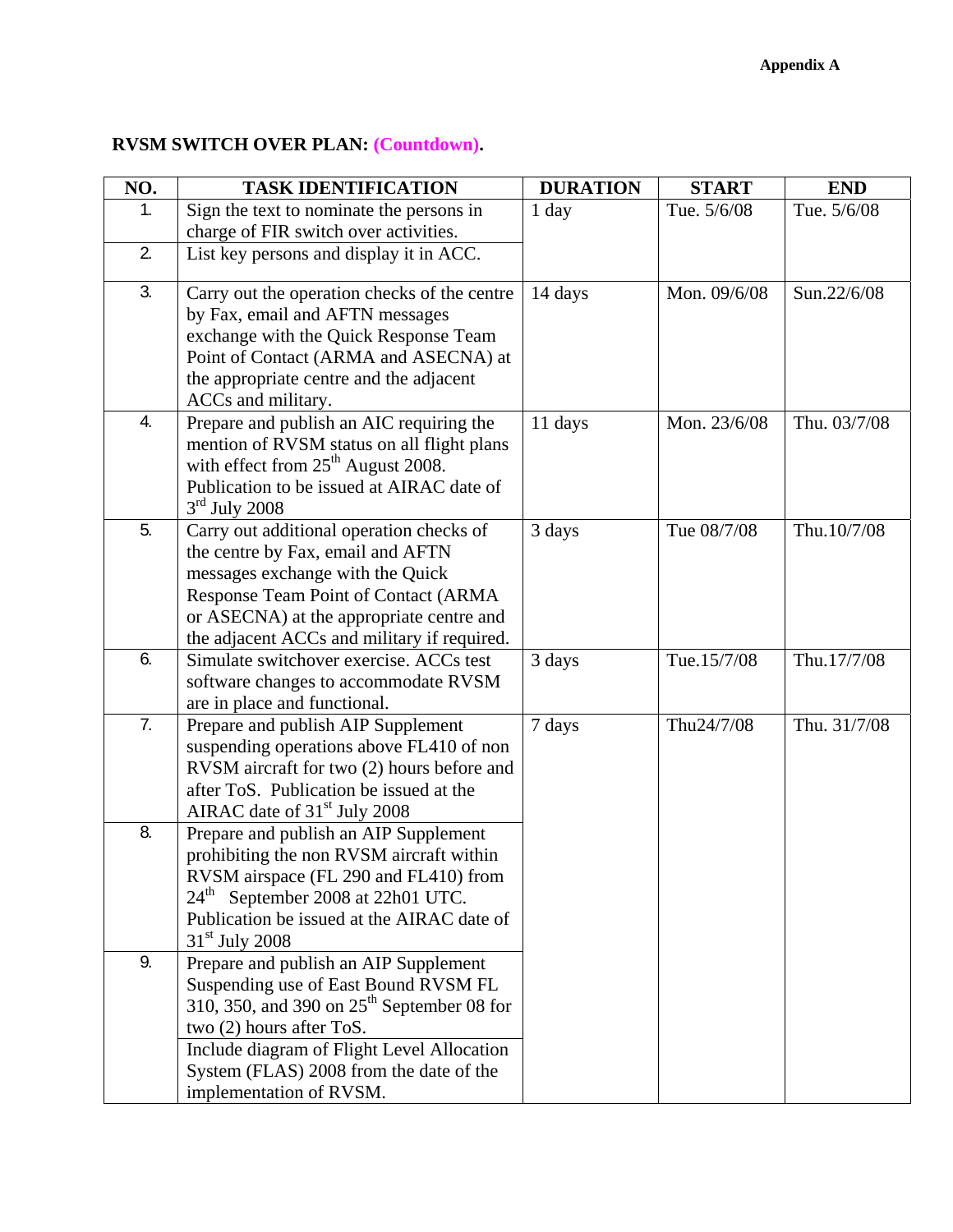| NO. | <b>TASK IDENTIFICATION</b>                                            | <b>DURATION</b> | <b>START</b>  | <b>END</b>   |
|-----|-----------------------------------------------------------------------|-----------------|---------------|--------------|
|     | Publication of AIP supplements to be                                  |                 |               |              |
|     | issued by at the AIRAC DATE OF 31 <sup>st</sup>                       |                 |               |              |
|     | <b>July 2008.</b>                                                     |                 |               |              |
| 10. | Update and sign all letters of the                                    | 56 days         | Thu.31/07/08  | Thu25/908    |
|     | agreement/procedures by integrating the                               |                 |               |              |
|     | RVSM requirements with effective date on                              |                 |               |              |
|     | $25th$ September, 2008                                                |                 |               |              |
| 11. | Organize a particular awareness campaign                              | 10 days         | Tue. 26/8/08  | Fri 12/9/08  |
|     | to address the military                                               |                 |               |              |
| 12. | Ensure that no major modification to the                              | 23 days         | Mon.08/9/08   | Tue.30/9/08  |
|     | ATS equipment will be carried out during                              |                 |               |              |
|     | the month of September 2008                                           |                 |               |              |
| 13. | Prepare and publish a Trigger NOTAM                                   | 2 days          | Tue. 9/9/2008 | 10/9/2008    |
|     | two (2) weeks before ToS notifying the                                |                 |               |              |
|     | implementation of RVSM and relevant                                   |                 |               |              |
| 14. | procedures to be applied.<br>Ensure that official documents e.g. NSP, | 7 days          | Mon.22/9/08   | Sun. 28/9/08 |
|     | SWOP, FLAS etc are available in all the                               |                 |               |              |
|     | structures concerned                                                  |                 |               |              |
| 15. | Send a Fax /Email to ASECNA and                                       | 1 day           | Mon. 22/9/08  | Mon. 22/9/08 |
|     | ARMA with a copy to ICAO confirming                                   |                 |               |              |
|     | that the $ACC(s)$ is/are ready for switchover                         |                 |               |              |
|     | to RVSM(activity of NPM)                                              |                 |               |              |
| 16. | Activate the ACC implementation Team in                               |                 |               |              |
|     | accordance with the plan developed for the                            |                 |               |              |
|     | Team.                                                                 |                 |               |              |
| 17. | Provide daily the situation of the operating                          |                 |               |              |
|     | condition of the equipment requirements;                              |                 |               |              |
| 18. | Adjust the ACCs staffing in order to                                  |                 |               |              |
|     | provide extra personnel;                                              |                 |               |              |
| 19. | Ensure Meteorological staff are available in                          | 7days           | Mon.22/9/08   | Sun 28/9/08  |
|     | case of emergency due to adverse                                      |                 |               |              |
|     | meteorology                                                           |                 |               |              |
| 20. | Refresh the operational staff on the duty in                          | 7 days          | Mon.22/9/08   | Sun 28/9/08  |
|     | <b>RVSM</b> implementation                                            |                 |               |              |
| 21. | Read back systematically all flight levels                            |                 | Tue. 23/9/08  | Continuous   |
|     | exchanged in conversations between                                    |                 |               |              |
|     | controllers, or controller-pilot                                      |                 |               |              |
| 22. | 242201 -250201 UTC suspend operations                                 | 1 day           | Thu.25/09/08  | Thu.25/09/08 |
|     | above FL410 for non RVSM aircraft                                     |                 |               |              |
| 23. | 242201 UTC: Remove non-RVSM aircraft                                  |                 |               |              |
|     | from RVSM airspace                                                    |                 |               |              |
| 24. | 242315 UTC: Controllers transmit to all                               |                 |               |              |
|     | aircraft: "Attention all aircraft x2, RVSM                            |                 |               |              |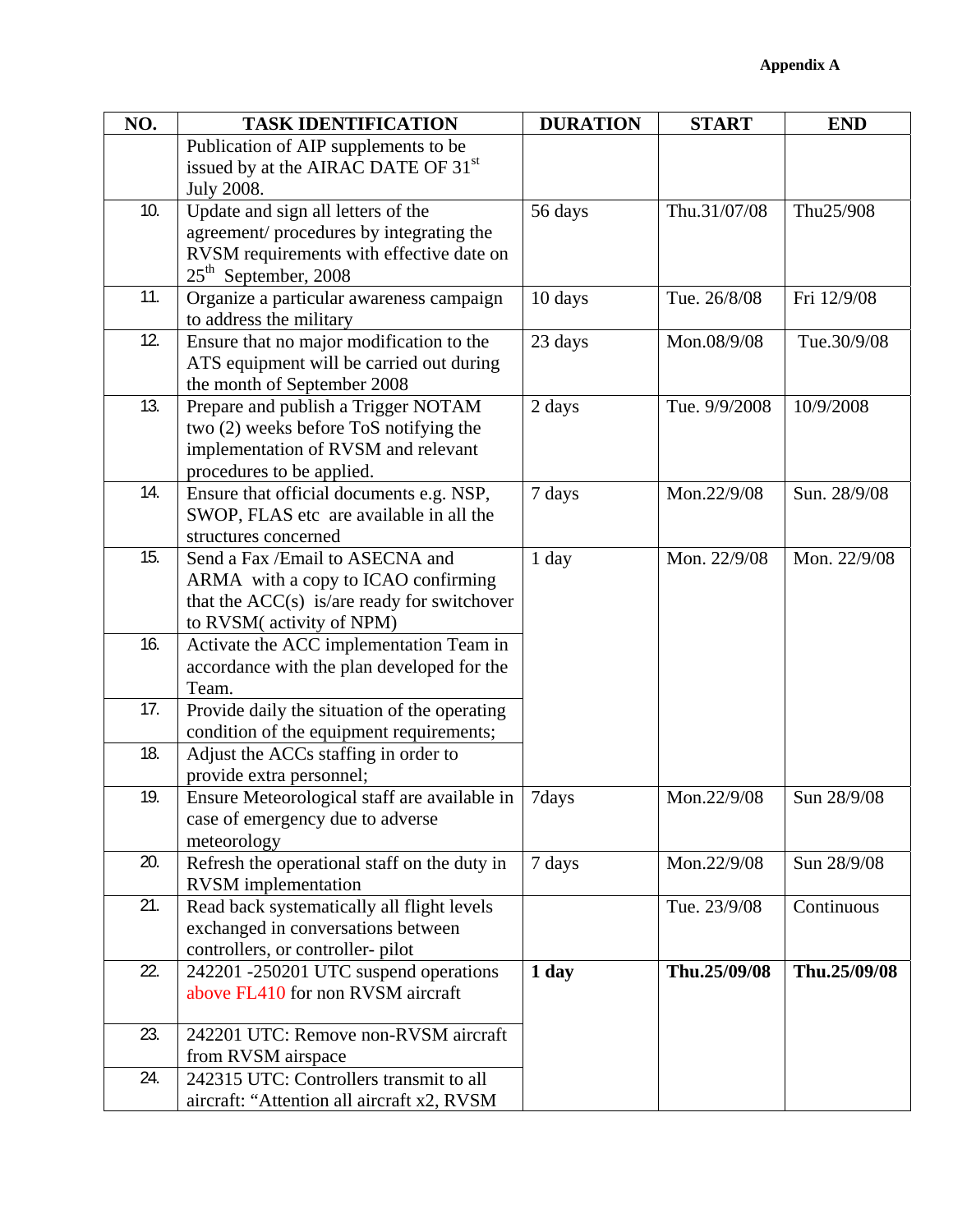| NO. | <b>TASK IDENTIFICATION</b>                           | <b>DURATION</b> | <b>START</b> | <b>END</b> |
|-----|------------------------------------------------------|-----------------|--------------|------------|
|     | operations will begin at 0001 UTC".                  |                 |              |            |
|     | Repeat this at 2330; 2345 & 2355)                    |                 |              |            |
| 25. | At 0001 UTC Start allocating RVSM                    |                 |              |            |
|     | flight levels to aircraft except <b>FL310</b> , 350, |                 |              |            |
|     | and 390                                              |                 |              |            |
| 26. | 0001-0200 UTC: Suspend use of East                   |                 |              |            |
|     | Bound RVSM FL 310, 350, and 390.                     |                 |              |            |
| 27. | 0001-0200 UTC: Allocate only RVSM FL                 |                 |              |            |
|     | 290, 330, 370, and 410 to East Bound                 |                 |              |            |
|     | flights.                                             |                 |              |            |
| 28. | At 0201 UTC: Start allocating without                |                 |              |            |
|     | flight level exception RVSM flight levels            |                 |              |            |
|     | in accordance with FLAS                              |                 |              |            |
| 29. | Apply 2000ft separation in emergency                 |                 |              |            |
|     | case and keep using RVSM FLIGHT                      |                 |              |            |
|     | <b>LEVELS</b>                                        |                 |              |            |

---------------------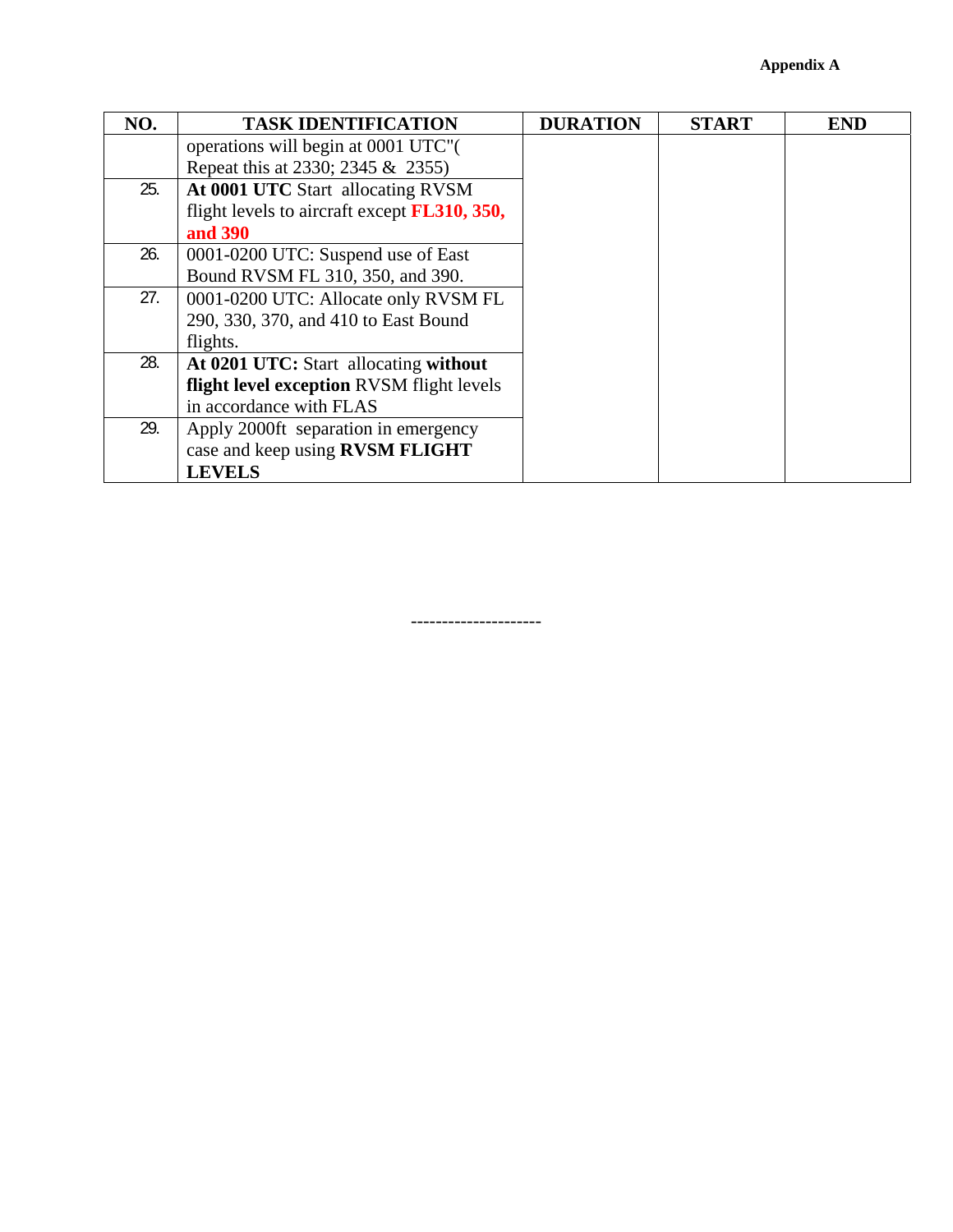|                                |                                  |                         |                         |                         |                                |                                    | STATUS OF AFI RVSM STATES _ READINESS SURVEY |                         |                         |                                |                 |                                 |                                 |                             |                         |
|--------------------------------|----------------------------------|-------------------------|-------------------------|-------------------------|--------------------------------|------------------------------------|----------------------------------------------|-------------------------|-------------------------|--------------------------------|-----------------|---------------------------------|---------------------------------|-----------------------------|-------------------------|
| <b>STATES</b>                  | National<br>Programme<br>Manager | <b>AIC</b>              | LOA/<br><b>LOP</b>      | <b>NSP</b>              | <b>AFI</b><br>Safety<br>Policy | <b>ATC</b><br><b>OPS</b><br>Manual | A/C RVSM<br>Readiness                        | <b>ATC</b><br>Training  | Pilot                   | State A/C<br>Training Approval | Legis<br>lation | <b>ARMA</b><br>traffic<br>Forms | National<br>Switch<br>over Plan | Civil/ Military<br>Coordin. | Seminar                 |
| Algeria                        | Y                                | Y                       | Y                       | Y                       | Y                              | Y                                  | Y                                            | Y                       | Y                       | Y                              | Y               | Y                               | $\overline{\mathsf{Y}}$         | Y                           | Y                       |
| Angola                         | Y                                | Y                       | Y                       | Y                       | Ý                              | Y                                  | Y                                            | Y                       | Ý                       | Y                              | Y               | Y                               | Y                               | Y                           | Y                       |
| <b>Benin</b>                   | Y                                | Y                       | Y                       | Y                       | Y                              | Y                                  | Y                                            | Y                       | Y                       | Y                              | Y               | $\overline{Y}$                  | Y                               | Y                           | Y                       |
| <b>Botswana</b>                | Y                                | $\overline{Y}$          | Y                       | Y                       | Y                              | Y                                  | Y                                            | Y                       | Y                       | $\mathbf Y$                    | $\mathbf Y$     | Y                               | $\mathbf Y$                     | Y                           | Y                       |
| <b>Burkina</b><br>Faso         | Y                                | Y                       | Y                       | $\overline{\mathsf{Y}}$ | $\mathbf{Y}$                   | $\overline{\mathbf{Y}}$            | $\overline{\mathbf{Y}}$                      | $\mathbf Y$             | $\mathbf Y$             | $\mathbf Y$                    | $\mathbf Y$     | $\mathbf Y$                     | $\mathbf Y$                     | $\mathbf Y$                 | $\overline{\mathsf{Y}}$ |
| <b>Burundi</b>                 | Y                                | $\overline{Y}$          | $\overline{\mathsf{Y}}$ | $\overline{Y}$          | $\mathbf{Y}$                   | $\overline{\mathbf{Y}}$            | $\overline{\mathsf{Y}}$                      | $\overline{\mathsf{Y}}$ | $\mathbf{Y}$            | $\overline{\mathsf{Y}}$        | $\overline{Y}$  | $\overline{Y}$                  | $\mathbf Y$                     | $\mathbf{Y}$                | Ÿ                       |
| Cameroon                       | Y                                | Y                       | Y                       | Y                       | Y                              | Y                                  | Y                                            | Y                       | Y                       | Y                              | Y               | Y                               | $\mathbf Y$                     | Y                           | Y                       |
| Cape Verde                     | Y                                | $\overline{\mathsf{Y}}$ | Y                       | $\overline{Y}$          | Ÿ                              | Y                                  | $\overline{\mathsf{Y}}$                      | Y                       | $\overline{\mathsf{Y}}$ | Ÿ                              | Ÿ               | $\overline{\mathsf{Y}}$         | $\overline{\mathbf{Y}}$         | $\overline{Y}$              | $\overline{Y}$          |
| Central<br>African<br>Republic | $\overline{Y}$                   | $\overline{\mathsf{Y}}$ | Y                       | $\mathbf{Y}$            | $\mathbf{Y}$                   | Y                                  | $\overline{\mathbf{Y}}$                      | Y                       | Y                       | $\mathbf Y$                    | $\mathbf Y$     | $\mathbf Y$                     | $\mathbf Y$                     | $\mathbf Y$                 | $\overline{Y}$          |
| Chad                           | Y                                | Y                       | $\overline{\mathbf{Y}}$ | $\mathbf{Y}$            | $\mathbf Y$                    | $\overline{\mathbf{Y}}$            | $\overline{\mathbf{Y}}$                      | $\overline{\mathbf{Y}}$ | $\mathbf Y$             | $\mathbf Y$                    | $\overline{Y}$  | $\overline{\mathsf{Y}}$         | $\mathbf Y$                     | $\mathbf Y$                 | $\overline{\mathbf{Y}}$ |
| Congo                          | Y                                | Y                       | Y                       | Y                       | Y                              | $\overline{Y}$                     | $\overline{\mathsf{Y}}$                      | $\overline{\mathsf{Y}}$ | Y                       | Ÿ                              | Y               | Y                               | $\mathbf Y$                     | Ÿ                           | $\overline{Y}$          |
| Comores                        | Y                                | Y                       | Y                       | Y                       | $\mathbf{Y}$                   | Y                                  | $\overline{\mathbf{Y}}$                      | Y                       | $\mathbf Y$             | N/A                            | $\mathbf Y$     | $\overline{Y}$                  | $\overline{\mathbf{Y}}$         | $\mathbf Y$                 | $\overline{\mathbf{Y}}$ |
| Cote<br>d'Ivoire               | Y                                | Y                       | Y                       | Y                       | Y                              | Y                                  | $\overline{Y}$                               | Y                       | Y                       | Y                              | Y               | Υ                               | $\mathbf Y$                     | $\overline{\mathsf{Y}}$     | $\overline{\mathsf{Y}}$ |
| <b>DRC</b>                     | Y                                | Y                       | Y                       | Y                       | $\mathbf{Y}$                   | $\overline{\mathbf{Y}}$            | $\overline{\mathbf{Y}}$                      | $\overline{\mathbf{Y}}$ | Y                       | $\mathbf Y$                    | $\mathbf Y$     | Y                               | $\mathbf Y$                     | $\mathbf Y$                 | $\overline{\mathbf{Y}}$ |
| Djibouti                       | Y                                | Y                       | Y                       | Y                       | $\mathbf Y$                    | $\mathbf Y$                        | $\mathbf Y$                                  | $\mathbf Y$             | Y                       | N/A                            | $\mathbf Y$     | Y                               | $\mathbf Y$                     | Y                           | Y                       |
| Egypt                          | Y                                | $\overline{\mathsf{Y}}$ | $\overline{\mathsf{Y}}$ | $\overline{Y}$          | Ÿ                              | $\overline{\mathsf{Y}}$            | Y                                            | $\overline{\mathsf{Y}}$ | Ÿ                       | Ÿ                              | $\overline{Y}$  | $\overline{Y}$                  | Y                               | Y                           | Y                       |
| Ethiopia                       | Y                                | Y                       | Y                       | Y                       | Y                              | Y                                  | Y                                            | Y                       | Y                       | Y                              | Y               | Y                               | $\mathbf Y$                     | Y                           | Υ                       |
| Eritrea                        | Y                                | Y                       | Y                       | Y                       | Y                              | Y                                  | Y                                            | Y                       | Y                       | Y                              | Y               | Y                               | $\mathbf Y$                     | Y                           | $\overline{Y}$          |
| Equatorial<br>Guinea           | Y                                | Y                       | Y                       | Y                       | Y                              | Y                                  | $\overline{Y}$                               | Y                       | Y                       | Y                              | Y               | Y                               | $\mathbf Y$                     | Y                           | $\overline{Y}$          |
| Gabon                          | Y                                | Y                       | Y                       | Y                       | Y                              | Y                                  | Y                                            | Y                       | Y                       | Y                              | Y               | Y                               | Y                               | Y                           | Y                       |
| Gambia                         | Y                                | Y                       | $\mathbf Y$             | $\mathbf Y$             | $\mathbf Y$                    | Y                                  | Y                                            | Y                       | Ÿ                       | Ÿ                              | $\mathbf Y$     | Y                               | Y                               | Y                           | $\mathsf Y$             |
| Ghana                          | Y                                | Y                       | $\mathbf Y$             | Y                       | Ÿ                              | Y                                  | Ÿ                                            | Y                       | Y                       | Ÿ                              | Y               | $\overline{\mathsf{Y}}$         | $\mathbf Y$                     | Y                           | Y                       |
| Guinea                         | Y                                | Y                       | $\overline{Y}$          | $\overline{Y}$          | Y                              | Y                                  | Y                                            | Y                       | N/A                     | $\overline{Y}$                 | $\mathbf Y$     | Y                               | $\mathbf Y$                     | $\overline{Y}$              | Y                       |
| Guinea<br><b>Bissau</b>        | Y                                | Υ                       | Y                       | Y                       | Y                              | Y                                  | $\overline{\mathsf{Y}}$                      | Υ                       | $\mathbf{Y}$            | Y                              | $\mathbf Y$     | Υ                               | $\mathbf Y$                     | $\overline{\mathbf{Y}}$     | Υ                       |
| Kenya                          | Y                                | Y                       | Y                       | Y                       | Y                              | Y                                  | Y                                            | Y                       | Y                       | Y                              | $\mathbf Y$     | $\overline{\mathsf{Y}}$         | $\mathbf Y$                     | Y                           | Y                       |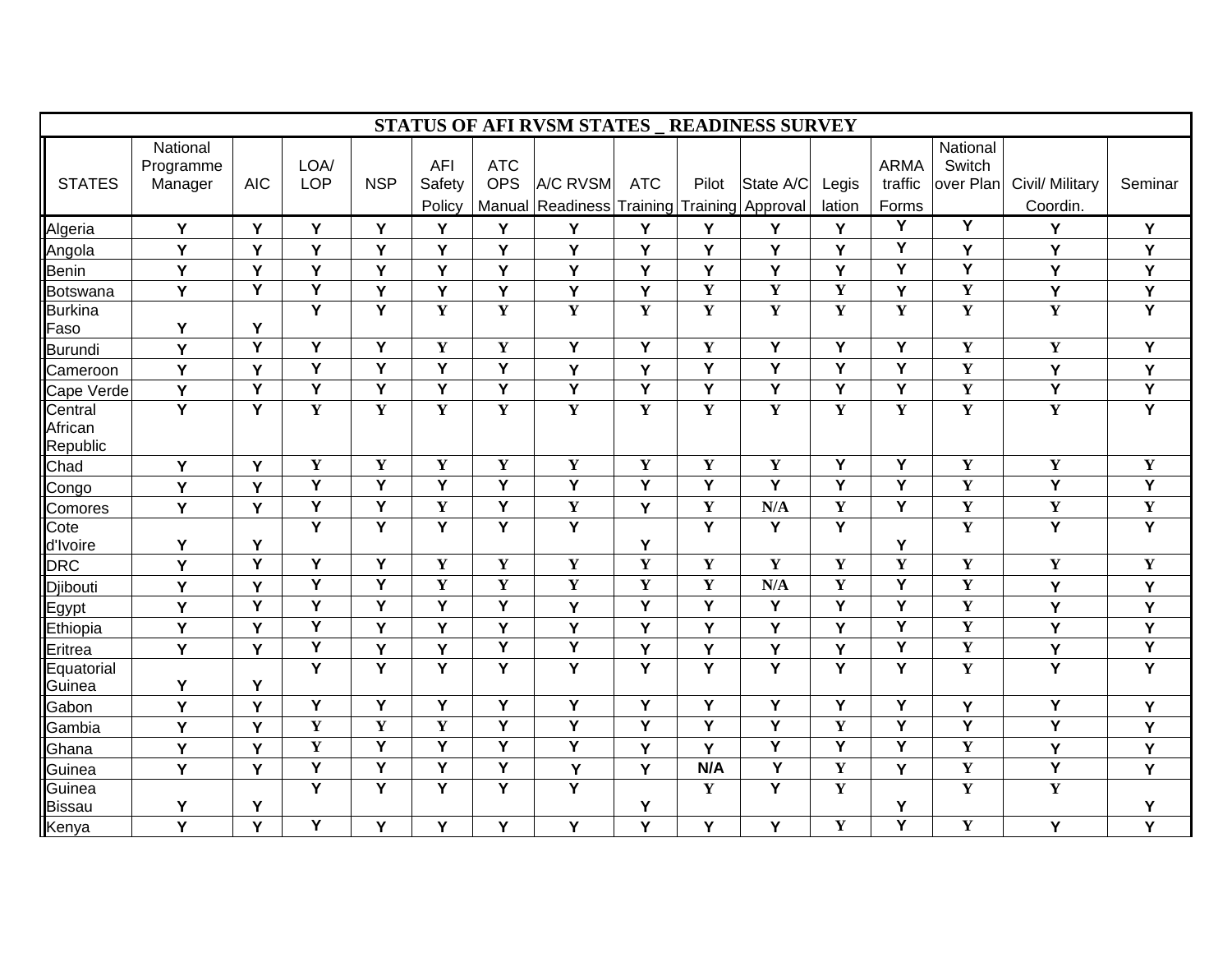**Appendix B** 

| ٧      |  |
|--------|--|
| ł<br>٠ |  |
|        |  |

|                          | <b>STATUS OF AFI RVSM STATES _ READINESS SURVEY</b> |                |                         |                         |                                |                          |                              |                         |                         |                                |                         |                                 |                                 |                             |                         |
|--------------------------|-----------------------------------------------------|----------------|-------------------------|-------------------------|--------------------------------|--------------------------|------------------------------|-------------------------|-------------------------|--------------------------------|-------------------------|---------------------------------|---------------------------------|-----------------------------|-------------------------|
| <b>STATES</b>            | National<br>Programme<br>Manager                    | <b>AIC</b>     | LOA/<br>LOP             | <b>NSP</b>              | <b>AFI</b><br>Safety<br>Policy | <b>ATC</b><br><b>OPS</b> | A/C RVSM<br>Manual Readiness | <b>ATC</b><br>Training  | Pilot                   | State A/C<br>Training Approval | Legis<br>lation         | <b>ARMA</b><br>traffic<br>Forms | National<br>Switch<br>over Plan | Civil/ Military<br>Coordin. | Seminar                 |
| Lesotho                  | Y                                                   | Y              | Y                       | $\overline{Y}$          | Y                              | Y                        | Y                            | Y                       | N/A                     | Y                              | Y                       | Y                               | $\mathbf Y$                     | Y                           | $\mathbf Y$             |
| _iberia                  | Y                                                   | Y              | Y                       | Y                       | Y                              | Y                        | Y                            | Υ                       | N/A                     | Y                              | $\mathbf Y$             | Y                               | $\mathbf Y$                     | Y                           | Y                       |
| _ibya                    | Ý                                                   | Y              | Y                       | Y                       | Y                              | Y                        | Y                            | Y                       | Y                       | Y                              | Y                       | Y                               | Y                               | Y                           | Y                       |
| Madagascar               | Y                                                   | Y              | Y                       | Y                       | $\overline{\mathsf{Y}}$        | $\overline{Y}$           | Y                            | Y                       | $\mathbf{Y}$            | $\overline{Y}$                 | $\overline{\mathsf{Y}}$ | $\overline{\mathsf{Y}}$         | $\mathbf Y$                     | $\mathbf Y$                 | Y                       |
| Mali                     | Y                                                   | Y              | $\overline{Y}$          | $\overline{Y}$          | Y                              | Y                        | $\overline{Y}$               | $\overline{\mathsf{Y}}$ | Y                       | Y                              | Y                       | Y                               | $\mathbf Y$                     | Y                           | $\overline{\mathsf{Y}}$ |
| Malawi                   | Y                                                   | Y              | Y                       | $\overline{Y}$          | $\mathbf Y$                    | $\mathbf Y$              | $\overline{Y}$               | Y                       | $\mathbf Y$             | Y                              | $\mathbf Y$             | Y                               | $\mathbf Y$                     | $\mathbf Y$                 | Y                       |
| Mauritania               | Y                                                   | Y              | $\overline{\mathsf{Y}}$ | $\overline{Y}$          | Y                              | $\overline{Y}$           | $\overline{Y}$               | Y                       | $\overline{\mathsf{Y}}$ | $\mathbf Y$                    | $\mathbf Y$             | Ÿ                               | $\mathbf Y$                     | Ÿ                           | Υ                       |
| Mauritius                | Y                                                   | Y              | Y                       | Y                       | Y                              | Y                        | Y                            | Y                       | Ÿ                       | $\overline{Y}$                 | Ÿ                       | Ÿ                               | $\overline{\mathbf{Y}}$         | $\mathbf Y$                 | Y                       |
| Morocco                  | Y                                                   | Y              | $\overline{\mathsf{Y}}$ | $\overline{Y}$          | $\overline{\mathsf{Y}}$        | $\overline{Y}$           | $\overline{Y}$               | $\overline{Y}$          | $\overline{Y}$          | $\overline{\mathsf{Y}}$        | Y                       | Y                               | $\mathbf Y$                     | Y                           | Υ                       |
| Mozambique               | Ý                                                   | Y              | Y                       | Y                       | Y                              | $\mathbf Y$              | $\mathbf Y$                  | Y                       | $\mathbf Y$             | Y                              | $\mathbf Y$             | Y                               | $\overline{\mathbf{Y}}$         | $\mathbf Y$                 | Y                       |
| Namibia                  | Y                                                   | $\overline{Y}$ | $\overline{Y}$          | $\overline{Y}$          | Y                              | $\mathbf Y$              | $\overline{\mathsf{Y}}$      | Y                       | $\mathbf Y$             | $\mathbf Y$                    | $\mathbf Y$             | Ÿ                               | $\mathbf Y$                     | $\mathbf Y$                 | $\overline{Y}$          |
| Niger                    | Y                                                   | Y              | $\overline{\mathsf{Y}}$ | $\overline{Y}$          | $\overline{\mathsf{Y}}$        | $\overline{Y}$           | $\overline{Y}$               | $\overline{\mathsf{Y}}$ | $\overline{\mathbf{Y}}$ | $\overline{\mathbf{Y}}$        | $\overline{\mathsf{Y}}$ | Ÿ                               | $\mathbf Y$                     | $\overline{Y}$              | $\overline{\mathsf{Y}}$ |
| Nigeria                  | Y                                                   | Y              | Y                       | Y                       | $\overline{Y}$                 | ĪΥ                       | $\overline{Y}$               | Y                       | $\overline{\mathbf{Y}}$ | $\overline{\mathbf{Y}}$        | $\overline{\mathsf{Y}}$ | $\overline{\mathsf{Y}}$         | $\overline{\mathsf{Y}}$         | Ÿ                           | Υ                       |
| Réunion                  | Ý                                                   | $\overline{Y}$ | $\overline{\mathsf{Y}}$ | $\overline{Y}$          | $\mathbf Y$                    | Y                        | $\overline{\mathbf{Y}}$      | $\mathbf{Y}$            | $\mathbf Y$             | Y                              | Y                       | Y                               | $\mathbf Y$                     | $\mathbf Y$                 | Y                       |
| Rwanda                   | Y                                                   | Y              | $\overline{Y}$          | $\overline{Y}$          | $\mathbf Y$                    | $\mathbf Y$              | $\overline{\mathbf{Y}}$      | Y                       | $\overline{\mathsf{Y}}$ | $\overline{Y}$                 | $\mathbf Y$             | $\mathbf Y$                     | $\mathbf Y$                     | $\overline{Y}$              | Y                       |
| Sao Tome<br>and Principe | Υ                                                   | $\overline{Y}$ | Y                       | $\overline{\mathsf{Y}}$ | $\overline{\mathsf{Y}}$        | $\overline{Y}$           | $\overline{Y}$               | $\overline{\mathsf{Y}}$ | $\mathbf Y$             | $\mathbf Y$                    | $\overline{\mathbf{Y}}$ | Y                               | $\overline{\mathbf{Y}}$         | $\overline{\mathbf{Y}}$     | Y                       |
| Senegal                  | Y                                                   | Y              | $\mathbf Y$             | Y                       | Y                              | Y                        | Y                            | Y                       | Y                       | Y                              | Υ                       | Y                               | $\mathbf Y$                     | Y                           | Y                       |
| Seychelles               | Y                                                   | $\overline{Y}$ | $\overline{Y}$          | $\overline{Y}$          | Ÿ                              | Y                        | Y                            | Y                       | Y                       | Y                              | $\mathbf Y$             | Y                               | $\mathbf Y$                     | N/A                         | Y                       |
| Sierra Leone             | Y                                                   | Y              | Y                       | $\overline{Y}$          | $\overline{\mathsf{Y}}$        | $\overline{Y}$           | N/A                          | Y                       | N/A                     | N/A                            | $\mathbf Y$             | Y                               | $\mathbf Y$                     | N/A                         | $\overline{Y}$          |
| Somalia<br>(CACAS)       | Υ                                                   | Y              | $\overline{Y}$          | $\overline{\mathsf{Y}}$ | Y                              | $\overline{\mathsf{Y}}$  | N/A                          | Y                       | N/A                     | N/A                            | N/A                     | Y                               | $\mathbf Y$                     | N/A                         | Y                       |
| South Africa             | Y                                                   | Y              | Y                       | $\overline{Y}$          | Y                              | $\overline{Y}$           | Y                            | Y                       | Y                       | $\overline{Y}$                 | Ÿ                       | Y                               | $\mathbf Y$                     | $\mathbf Y$                 | Y                       |
| Sudan                    | Ÿ                                                   | $\overline{Y}$ | Y                       | Y                       | Y                              | Y                        | Y                            | Y                       | Y                       | Y                              | Ý                       | Y                               | Υ                               | Y                           | Y                       |
| Swaziland                | Y                                                   | Y              | $\overline{\mathsf{Y}}$ | $\overline{Y}$          | $\overline{\mathsf{Y}}$        | $\overline{Y}$           | $\overline{Y}$               | Y                       | $\overline{\mathsf{Y}}$ | $\overline{\mathsf{Y}}$        | $\overline{\mathsf{Y}}$ | Y                               | $\mathbf Y$                     | Y                           | Y                       |
| Tanzania                 | Y                                                   | Y              | Y                       | Y                       | $\mathbf Y$                    | Y                        | Y                            | Y                       | Y                       | $\overline{Y}$                 | Y                       | Y                               | $\mathbf Y$                     | Y                           | Y                       |
| Tunisia                  | Y                                                   | Y              | $\overline{Y}$          | $\overline{Y}$          | Y                              | Y                        | $\overline{Y}$               | $\overline{Y}$          | Y                       | $\overline{\mathsf{Y}}$        | Y                       | Y                               | $\mathbf Y$                     | Y                           | $\overline{Y}$          |
| Togo                     | Y                                                   | Y              | Y                       | Y                       | Y                              | Y                        | $\overline{Y}$               | $\overline{Y}$          | Y                       | $\overline{Y}$                 | Y                       | Y                               | $\mathbf Y$                     | Y                           | $\overline{Y}$          |
| Uganda                   | Ý                                                   | Y              | Y                       | Ÿ                       | Ÿ                              | Y                        | Y                            | Y                       | Y                       | Ÿ                              | Y                       | Y                               | $\mathbf Y$                     | Y                           | $\overline{Y}$          |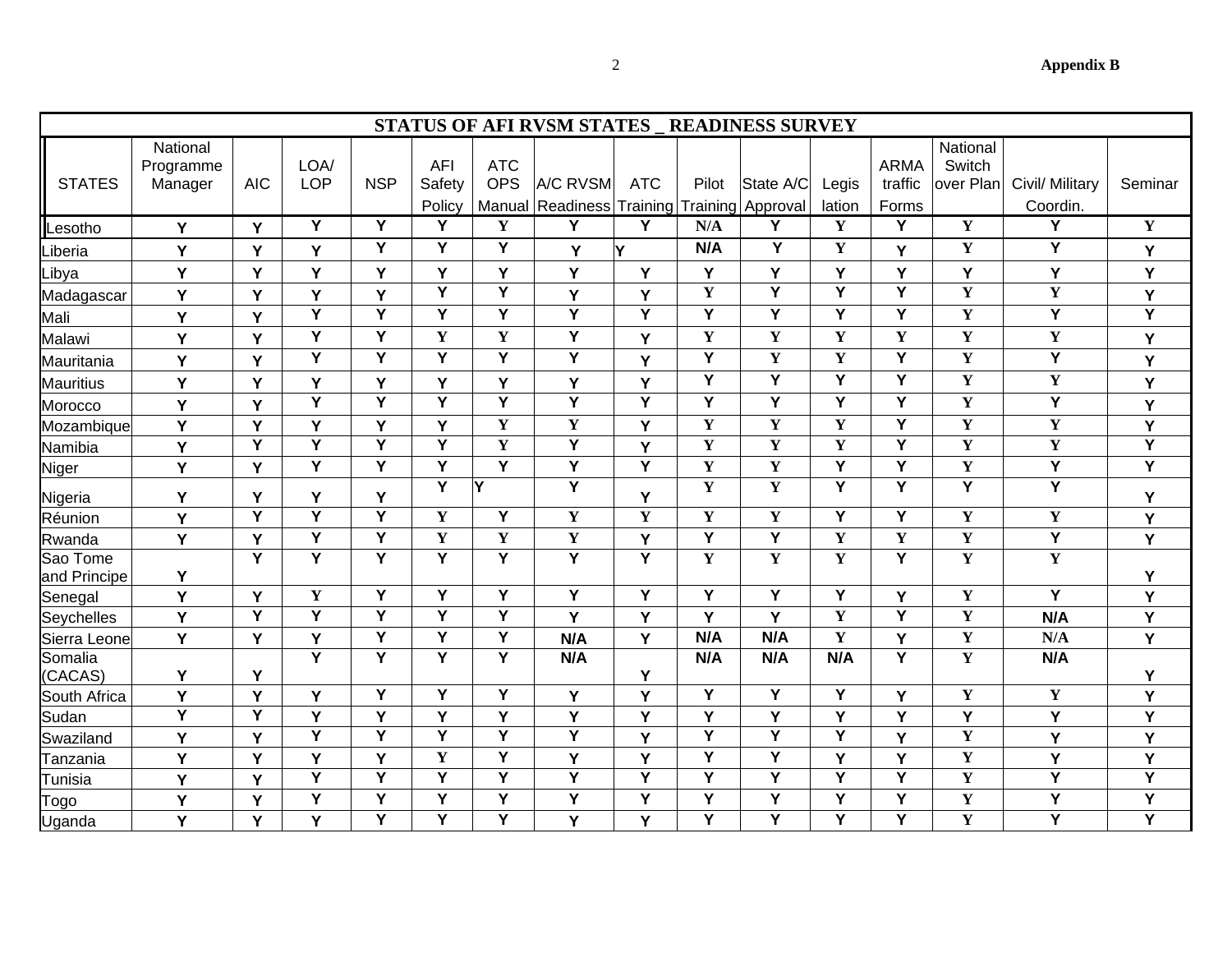**Appendix B** 

|               |                                  |                          |              |            |                     |             | STATUS OF AFI RVSM STATES READINESS SURVEY  |    |                 |        |       |                                         |                 |         |  |
|---------------|----------------------------------|--------------------------|--------------|------------|---------------------|-------------|---------------------------------------------|----|-----------------|--------|-------|-----------------------------------------|-----------------|---------|--|
| <b>STATES</b> | National<br>Programme<br>Manager | <b>AIC</b>               | LOA/<br>LOP. | <b>NSP</b> | <b>AF</b><br>Safety | ATC.<br>OPS | A/C RVSM ATC                                |    | Pilot State A/C | Legis  | ARMA  | National<br>Switch<br>traffic over Plan | Civil/ Military | Seminar |  |
|               |                                  |                          |              |            | Policy              |             | Manual Readiness Training Training Approval |    |                 | lation | Forms |                                         | Coordin.        |         |  |
| Zambia        |                                  | v                        |              |            |                     |             |                                             |    |                 |        |       |                                         |                 |         |  |
| Zimbabwe      |                                  | $\overline{\phantom{a}}$ | $\mathbf{v}$ | v          |                     | v           |                                             | `` |                 | v      | v     | v                                       |                 |         |  |

**--------**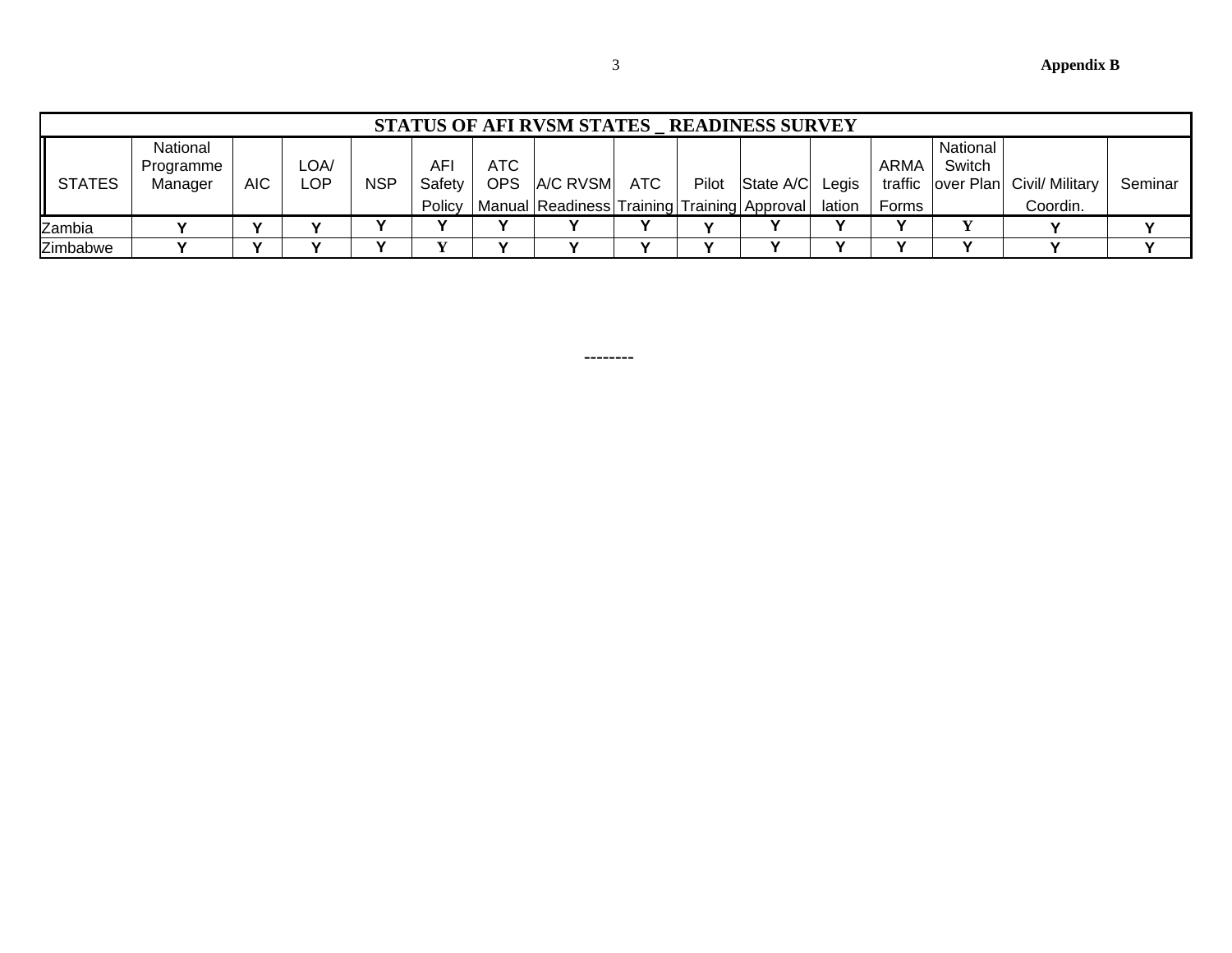| <b>Appendix C</b> |  |
|-------------------|--|
|-------------------|--|

#### **AFI RVSM STRATEGY-ACTION-JUNE 2008**

|   | <b>Program Management</b>                                                              |          |           |                                                                              |                                                  |
|---|----------------------------------------------------------------------------------------|----------|-----------|------------------------------------------------------------------------------|--------------------------------------------------|
|   | Agree on structure of TF to enable efficient<br>handling of specialist technical tasks | 21/11/03 | Completed | Secretariat Support<br>Team: ASECNA,<br>SA, IATA, Kenya,<br>Nigeria, Tunisia | Completed 21 Nov<br>2003                         |
| 2 | <b>RVSM SIP Report</b>                                                                 | 21/11/03 | Completed | <b>RVSM/ITF2</b>                                                             | Completed 21 Nov<br>2003                         |
| 3 | RVSM/RNAV/RNP TF/2 Meeting                                                             | 21/11/03 | Completed | RVSM/ITF2                                                                    | Completed 21 Nov<br>2003                         |
| 4 | Identify resources for performing specialist                                           | 21/11/03 | Completed | <b>RVSM/ITF2</b>                                                             | Completed 21 Nov<br>2003                         |
|   | technical tasks                                                                        |          |           |                                                                              |                                                  |
| 5 | Investigate methods of funding any outside<br>assistance required                      | 31/03/04 | On going  | <b>ICAO/IATA</b>                                                             | To address future<br>funding as/when<br>required |
| 6 | Finalize the RVSM Implementation Strategy/<br><b>Action Plan</b>                       | 31/12/03 | Completed | <b>ICAO</b>                                                                  | Sent 05 Dec 2003                                 |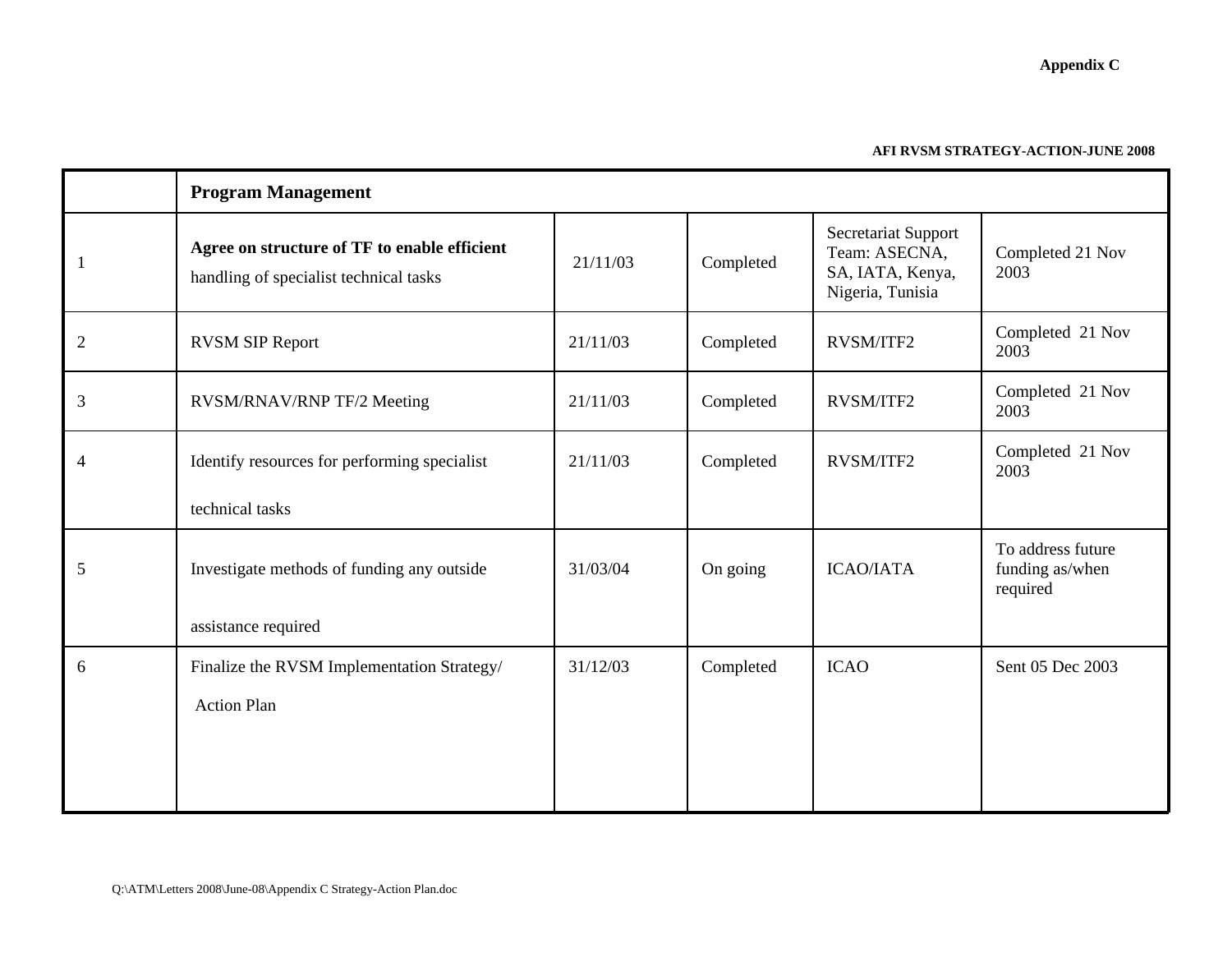| 7  | Circulate RVSM Implementation Strategy/Action                                            | 5/01/04                              | Completed                           | <b>ICAO</b>                               | Sent 05 Dec 2003                  |
|----|------------------------------------------------------------------------------------------|--------------------------------------|-------------------------------------|-------------------------------------------|-----------------------------------|
|    | Plan for comments from States                                                            |                                      |                                     |                                           |                                   |
| 8  | a) Doc 7030 amendment Proposal<br>Circulate proposal to States<br>b)<br>(c) ANC Approval | Submitted to<br>ANC in March<br>2007 | Completed<br>Completed<br>Completed | <b>ICAO</b><br><b>ICAO</b><br><b>ICAO</b> | Approved in June<br>2007          |
| 9  | States comments on RVSM implementation<br>Strategy/Action Plan                           | $31/-3/04$                           | Completed                           |                                           |                                   |
| 10 | Regional RVSM informational Website                                                      | 31/03/04                             | Completed                           |                                           | www.icao.int/esaf/RV<br><b>SM</b> |
| 11 | <b>RVSM Seminar/RVSM ITF3</b>                                                            | 19-22/04/04                          | Completed                           |                                           |                                   |
| 12 | RVSM Seminar /RVSM/ITF/4                                                                 | 26-30/07/04                          | Completed                           |                                           |                                   |
| 13 | Coordination and harmonization of procedures<br>with adjacent Regions                    |                                      | completed<br>completed              | ICAO and AFI<br><b>RMA</b>                |                                   |
| 14 | States to send AIC to notify their intention to<br>Implementation of RVSM                | Oct 05                               | completed                           | <b>ICAO/States</b>                        |                                   |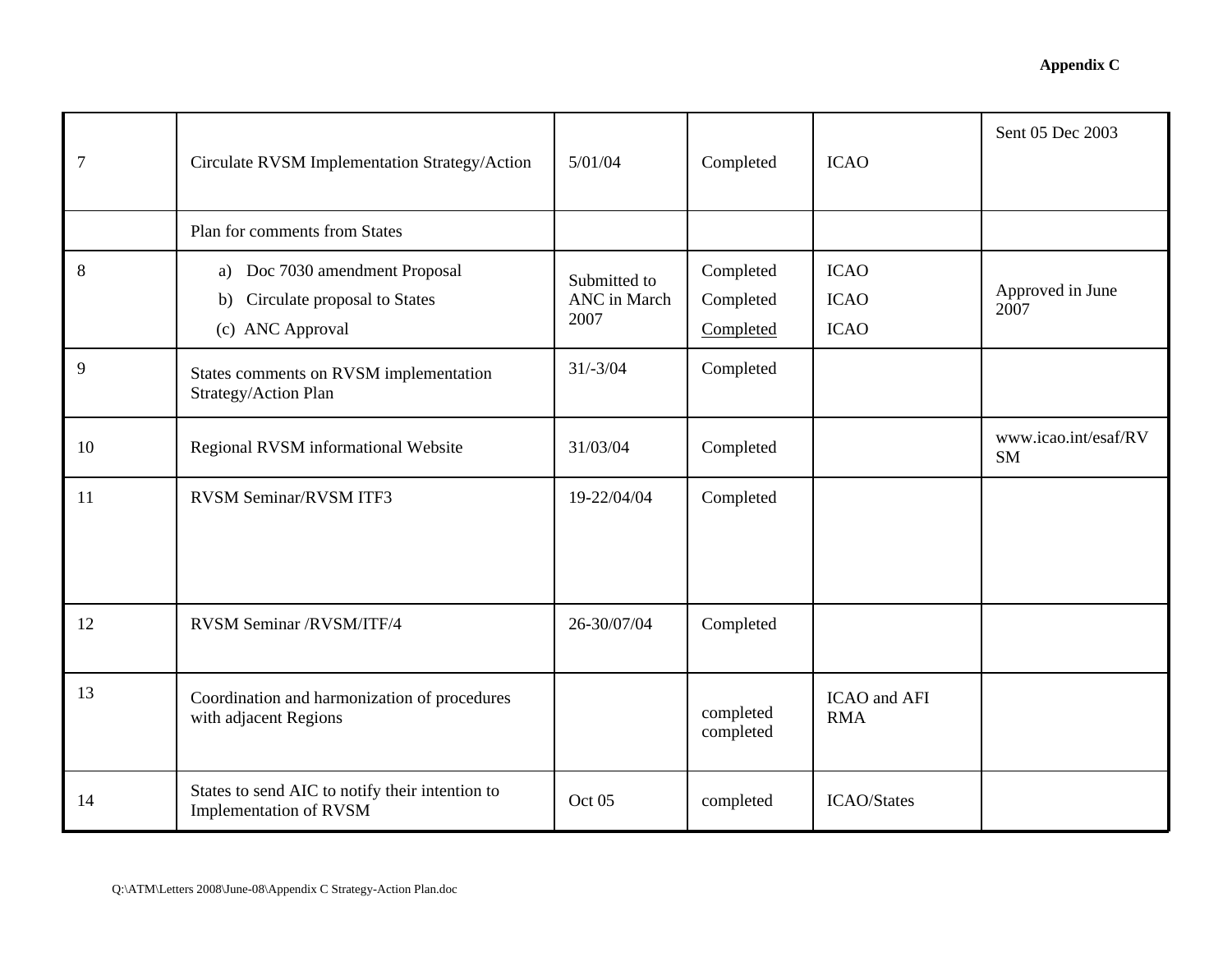| 15 | Determine target AIRAC implementation date<br>(AIP Supplement to be published) | October 2007                | completed              | <b>ICAO/States</b> | <b>RVSM</b><br><b>Implementation 25</b><br>September 2008    |
|----|--------------------------------------------------------------------------------|-----------------------------|------------------------|--------------------|--------------------------------------------------------------|
| 16 | Regional RVSM implementation status reports                                    | On-going                    | On -going              | <b>ICAO</b>        | Monthly Report to<br>website                                 |
| 17 | <b>State Readiness Assessment,</b>                                             | October 2006                | On-going               | <b>ICAO</b>        | Reviewed every TF<br>meeting (Last review<br>TF/14 May 2008) |
| 18 | RVSM/ARTF/5                                                                    | 15-16/11/04                 | Completed              |                    |                                                              |
| 19 | RVSM/ARTF/6                                                                    | 25-27/05/05                 | Completed              |                    |                                                              |
| 20 | RVSM/ARTF/7<br>ATS/AIS/SAR/SG/8                                                | 08-09/08/05<br>$10-12/08/5$ | Completed<br>Completed |                    |                                                              |
| 21 | RVSM/ARTF/8 and RVSM Seminar                                                   | $10 - 14$<br>October 2005   | Completed              |                    |                                                              |
| 22 | RVSM/ARTF/9 meeting                                                            | April 06                    | Completed              |                    |                                                              |
| 23 | RVSM TF/10 meeting and GO/Delay meeting                                        | June 06                     | Completed              |                    |                                                              |
| 24 | Publish Trigger NOTAM                                                          | <b>TBD</b>                  | Pending                | <b>States</b>      | States to be advised of<br>date                              |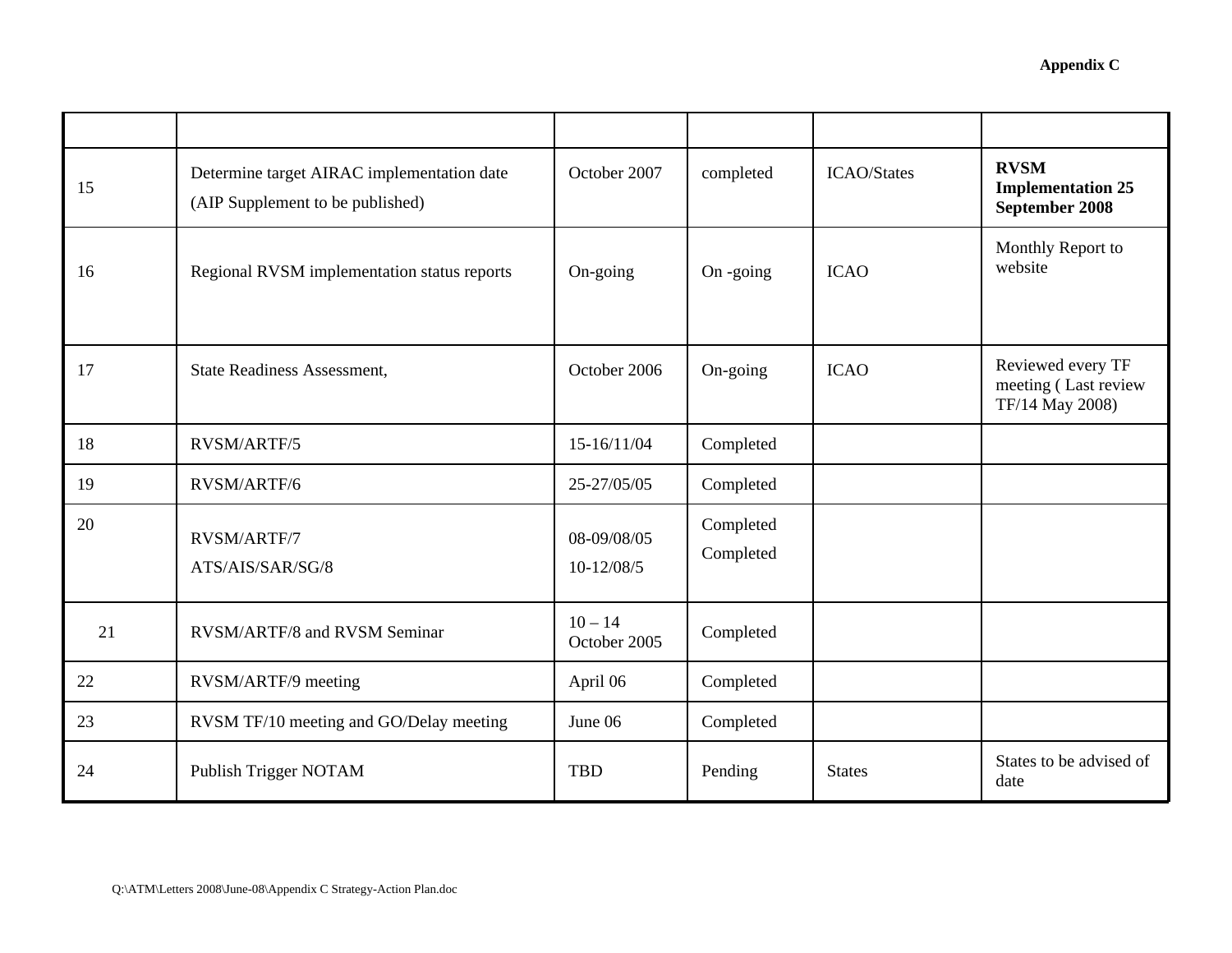| 25 | Develop/Publish National SWOP                                       | October 06                     | completed<br>Progress | <b>States</b>      | SWOP and<br>Countdown schedule<br>sent to States on 6<br><b>June 2008</b>         |
|----|---------------------------------------------------------------------|--------------------------------|-----------------------|--------------------|-----------------------------------------------------------------------------------|
| 26 | <b>RVSM Task Force 11 Meeting</b>                                   | $30/11 - 1/12/06$              | Completed             | All                | Nairobi                                                                           |
| 27 | <b>RVSM</b> Task Force 12 meeting                                   | $23 - 24$<br>April2007         | Completed             | All                |                                                                                   |
| 28 | <b>RVSM Task Force 13</b>                                           | $12 - 14$<br>September<br>2007 | Completed             | All                |                                                                                   |
| 29 | RVSM Task Force 14                                                  | <b>May 2008</b>                | completed             | States /ICAO       | Nairobi                                                                           |
| 30 | <b>RVSM Task Force 15</b>                                           | August 2008                    |                       | States /ICAO       |                                                                                   |
|    | <b>Aircraft Operations and Airworthiness</b>                        |                                |                       |                    |                                                                                   |
| 31 | Regional OPS/Airworthiness RVSM Guidance                            | 21/11/03                       | Completed             |                    |                                                                                   |
| 32 | Develop regional Pilot Training RVSM Guidance<br>Material           | 30/04/04                       | Completed             | <b>IATA</b>        | Sent to Operators for<br>action                                                   |
| 33 | Provide pilot training RVSM guidance material to<br>specific States | 30 July 06                     | Completed             |                    | <b>Sent to States</b>                                                             |
| 34 | Aircraft Operational approval process guidelines                    | 31/05/04                       | Completed             |                    | Sent to States                                                                    |
| 35 | Aircraft RVSM Approval Survey                                       | In progress                    | $On$ -going           | <b>ICAO/States</b> | Continuous and<br>updated at every TF<br>meeting (Reviewed at<br>TF/14- May 2008) |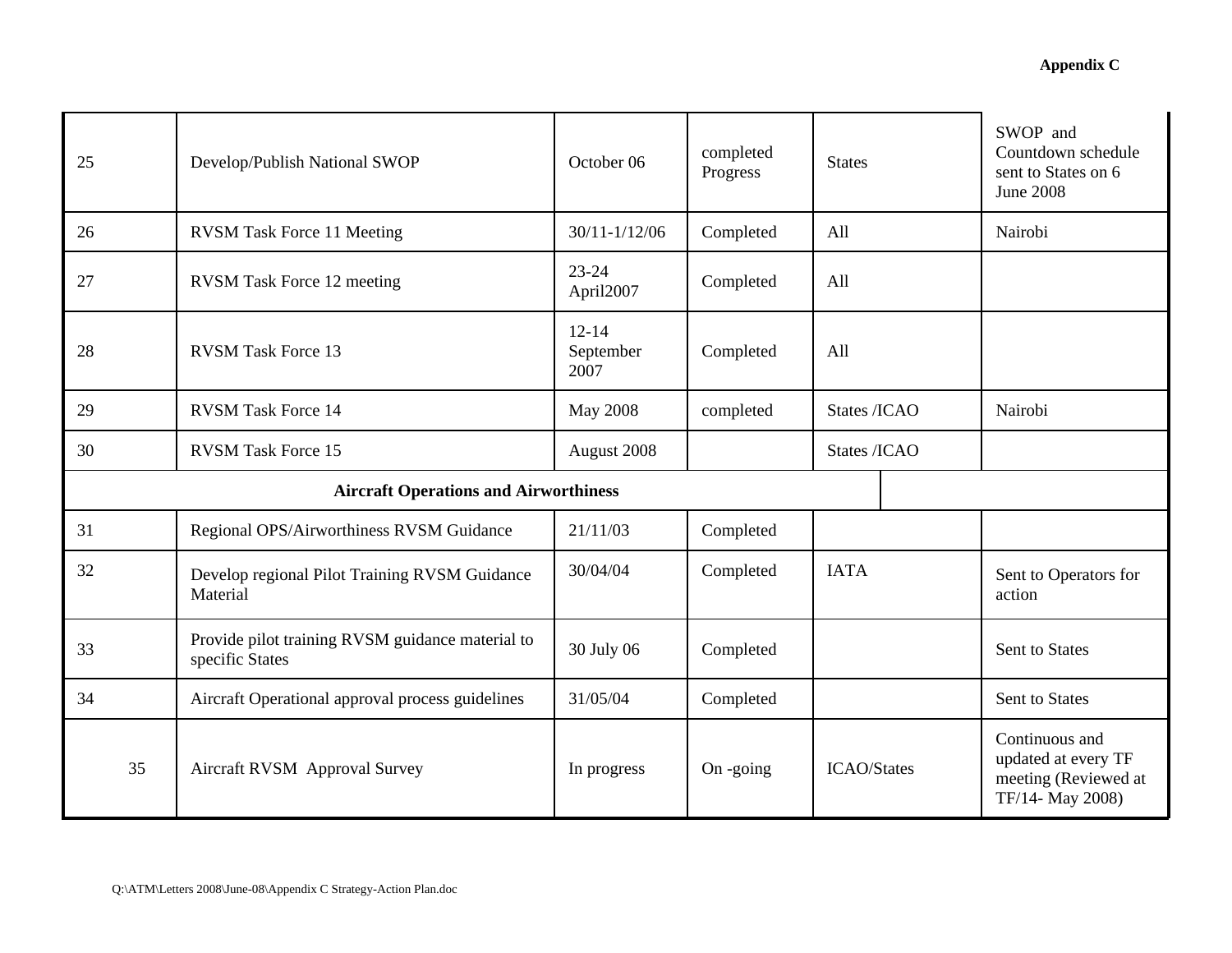| 36 | Ensure aircraft/operator approval process            | In progress                               | On-going  | <b>ICAO/ARMA</b>   | Updated at every TF<br>meeting Reviewed at<br>TF/14- May 2008 |  |
|----|------------------------------------------------------|-------------------------------------------|-----------|--------------------|---------------------------------------------------------------|--|
| 37 | Ops/Airworthiness seminar                            | Nov $06$                                  | Completed | <b>ICAO</b>        |                                                               |  |
|    | Air Traffic Management                               |                                           |           |                    |                                                               |  |
| 38 | National RVSM plan                                   | 31/03/04                                  | On-going  | States, ICAO       | All States completed<br>and signed March<br>2008              |  |
| 39 | National Safety Plan Validation Panel                | March 06                                  | Completed | <b>NSPVP</b>       |                                                               |  |
| 40 | <b>APIRG/15 Consideration of TF Reports</b>          | 25-30-9-05                                | Completed |                    |                                                               |  |
| 41 | Regional ATC OPS Manual                              | Apr 06                                    | Completed | <b>States</b>      | States to incorporate in<br>National<br>documentation         |  |
| 42 | Determine the limits of RVSM airspace                | 30/06/04                                  | Completed | States/ICAO        |                                                               |  |
| 43 | Regional ATC Training Program & Guidance<br>Material | July 06                                   | Completed | <b>ASECNA/ATNS</b> |                                                               |  |
| 44 | Letters of Agreement/Procedure (LOA/LOP)             | 3 months before<br>Time of switch<br>over | On-going  | <b>States</b>      | States to incorporate<br>RVSM procedures.                     |  |
| 45 | Civil/Military coordination                          | Continuous                                | On-going  | <b>States</b>      | In National RVSM                                              |  |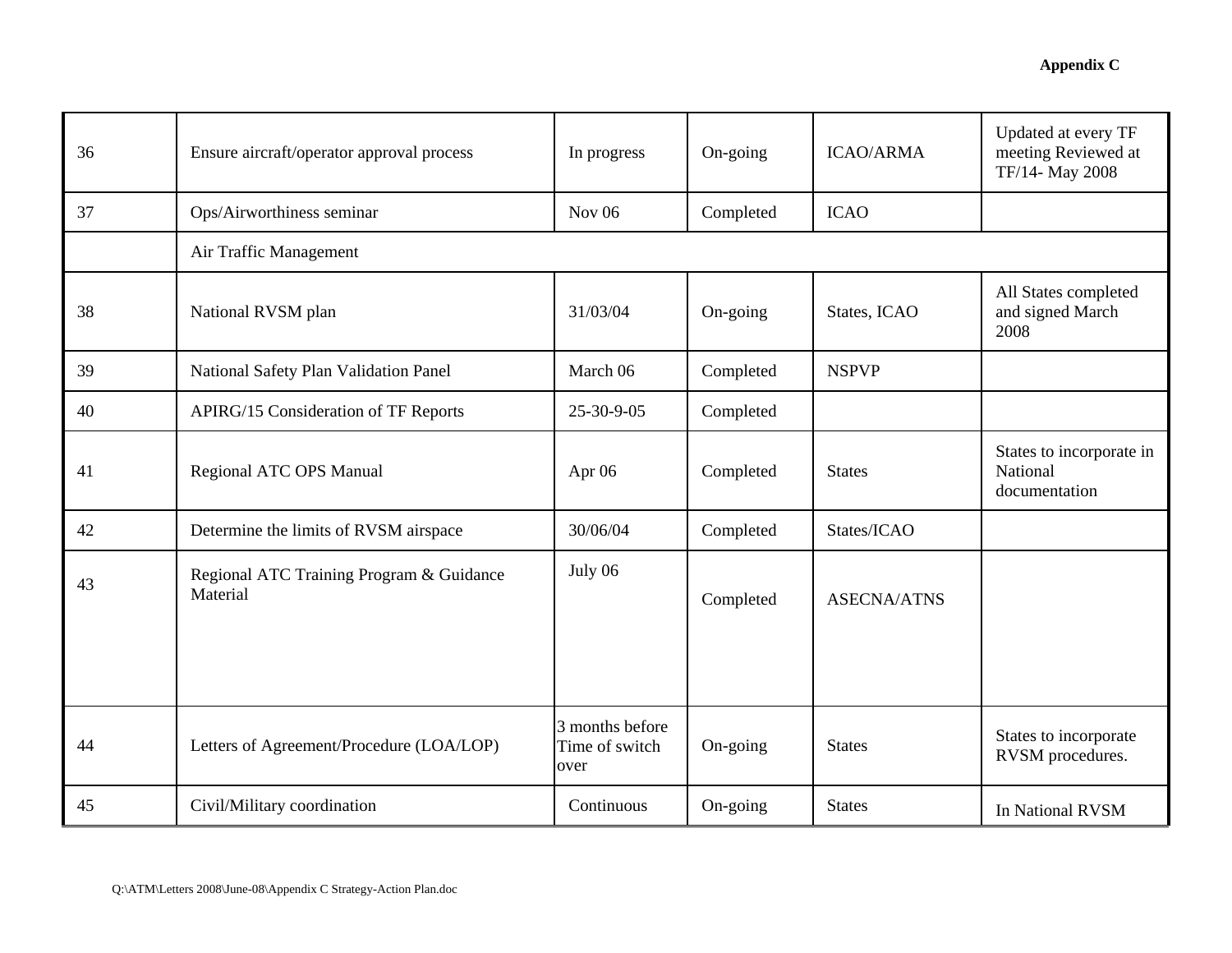|                              |                                                                                                                         |                  |                      |                                   | Plan                                                                                                                                                                               |
|------------------------------|-------------------------------------------------------------------------------------------------------------------------|------------------|----------------------|-----------------------------------|------------------------------------------------------------------------------------------------------------------------------------------------------------------------------------|
| 46                           | National RVSM Regulatory Material                                                                                       | October 06       | On-going             | <b>States</b>                     | Included in the<br>National Safety Plan<br>and are in the<br>LOAs/LOPs and AIPs.                                                                                                   |
| 47                           | Collect weather and turbulence data for analysis                                                                        | On Going         | On-going<br>progress | <b>ARMA</b><br><b>ICAO/States</b> | Does not affect RVSM<br>implementation                                                                                                                                             |
| <b>RVSM Safety Assurance</b> |                                                                                                                         |                  |                      |                                   |                                                                                                                                                                                    |
| 48                           | State review of implementation of CNS<br>infrastructure to support provision of ATC Service<br>in the AFI RVSM airspace | December<br>2007 | On-going             | <b>All States</b>                 | Reviewed at every TF<br>meeting (reviewed at<br>TF/14 May 2008).<br>Requirement met.by<br>all States except<br>3. Follow up by PMT<br>on going final findings<br>By Mid July 2008. |
| 49                           | Review of the provision of ATC Service in the<br><b>AFI RVSM Airspace</b>                                               | December<br>2007 | On -going            | All States/ICAO                   | Reviewed By TF/14<br>May 2008 -<br>Requirement met                                                                                                                                 |
| 50                           | Conduct data collection and compile readiness                                                                           | In progress      | On-going             | <b>ARMA/States</b>                | States to continue                                                                                                                                                                 |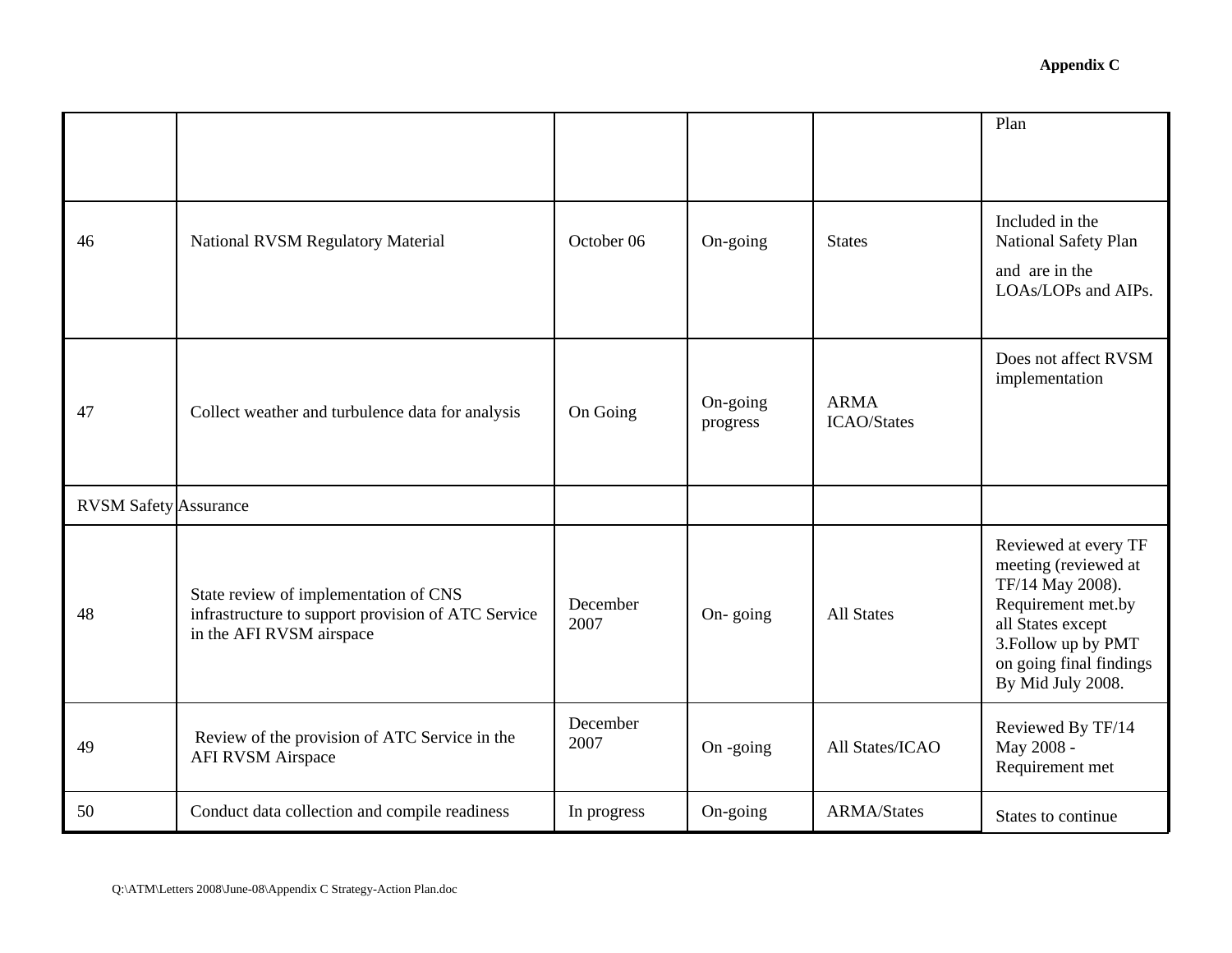|    | assessment                                                                       |               |           |                            | supplying data as<br>required by ARMA to<br>support Safety<br><b>Assessments</b> |
|----|----------------------------------------------------------------------------------|---------------|-----------|----------------------------|----------------------------------------------------------------------------------|
| 51 | Develop AFI RVSM Safety Policy                                                   | 30/06/04      | Completed | <b>States</b>              | All states have met the<br>requirement by<br>Publication                         |
| 52 | a) Submit final NSP's after validation comments<br>have being taken into account | October 06    | Completed | <b>States</b>              | All States completed<br><b>March 2008.</b>                                       |
|    | b) Conduct NSP workshops facilitated by ATC<br>experts                           | July 05       | Completed |                            |                                                                                  |
|    | d) Update State readiness document                                               | October 06    | On going  | <b>ICAO</b>                | TF/14 reviewed and<br>another review in<br>progress June 2008                    |
| 53 | RVSM Functional Hazard Assessment (FHA)                                          | $4 - 8/04/05$ | Completed |                            |                                                                                  |
| 54 | <b>Validate Functional Hazard Assessment</b>                                     | 31/05/05      | Completed |                            |                                                                                  |
| 55 | <b>RVSM Collision Risk Assessment II</b>                                         | Oct 06        | completed | ARMA/ICAO//Con<br>sultants |                                                                                  |
| 56 | <b>Validate Collision Risk Assessment</b>                                        | August 2007   | completed | Approved by TF/13          | Approved by APIRG                                                                |
| 57 | <b>RVSM Collision Risk Assessment III</b>                                        | January 2008  | completed | ARMA/ICAO/Cons             |                                                                                  |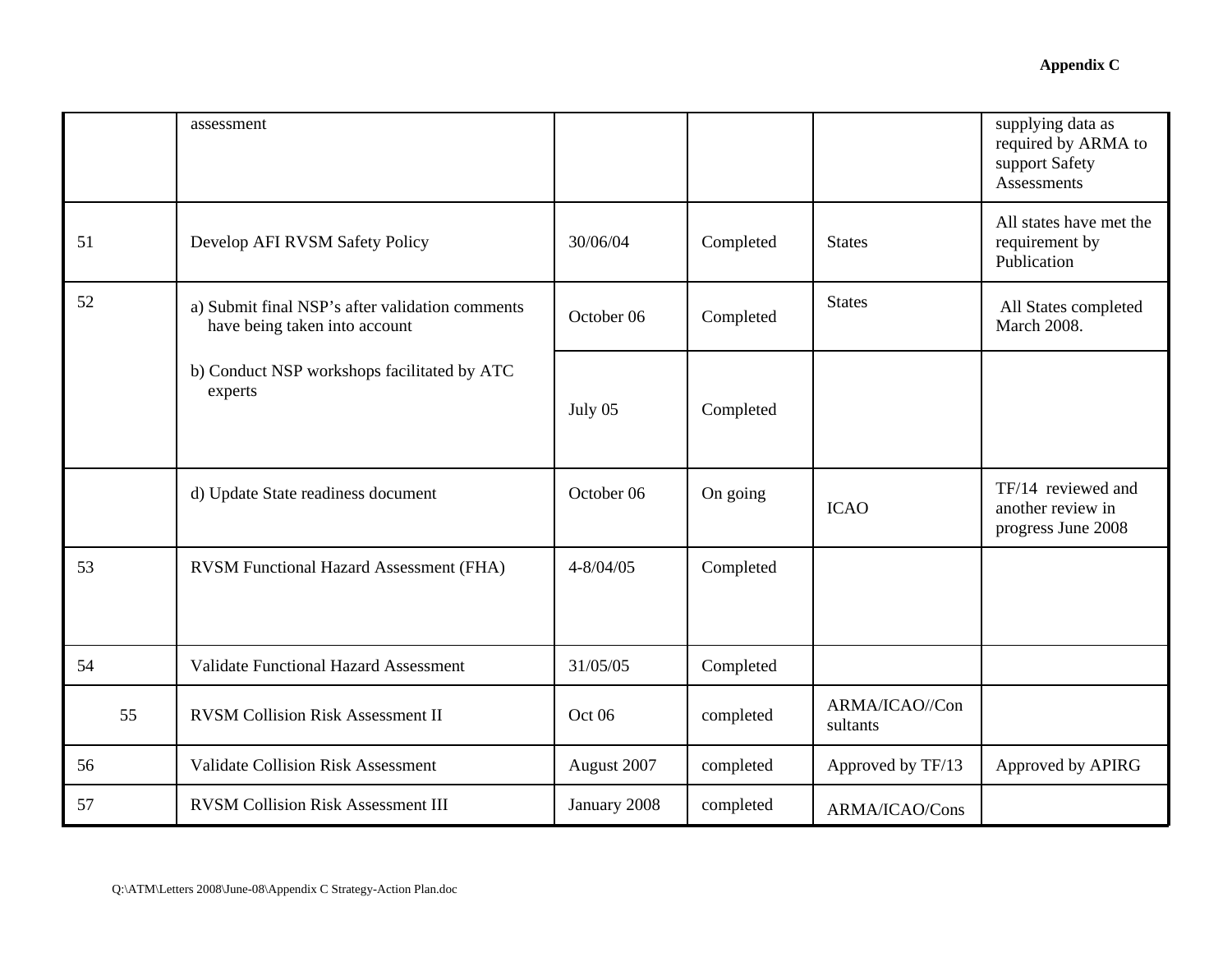|    |                                                                                                              |                         |                         | ultant                    |                                                                                                  |
|----|--------------------------------------------------------------------------------------------------------------|-------------------------|-------------------------|---------------------------|--------------------------------------------------------------------------------------------------|
| 58 | AFI Pre-Implementation Safety Case                                                                           | September<br>2007       | Completed               | ARMA/ICAO/Cons<br>ultants | To be submitted to<br>ANC in June 2008                                                           |
| 59 | AFI Pre-Implementation Safety Case: ANC                                                                      | February/Marc<br>h 2008 | Completed<br>April 2008 |                           | PISC to be sent to the<br>ANC for approval in<br>June 2008.                                      |
| 60 | <b>RVSM</b> Implementation date                                                                              | 25 September<br>2008    | 25 September<br>2008    | States/ICAO               | 25 September<br>2008                                                                             |
| 61 | Improved incident reporting and investigation to<br>reduce incident rates to support positive CRA<br>results | October 2007            | On-going                | <b>States</b>             | States to provide<br>record of incidents and<br>remedial action for<br><b>Safety Assessments</b> |
|    | Monitoring Agency                                                                                            |                         |                         |                           |                                                                                                  |
| 62 | Evaluate options for setting up AFI RMA                                                                      | 21/11/03                | Completed               |                           |                                                                                                  |
| 63 | Identify an AFI RMA                                                                                          | 21/11/03                | Completed               |                           |                                                                                                  |
| 64 | Establish an AFI RMA.                                                                                        | 31/03/04                | Completed               |                           |                                                                                                  |
| 65 | Validate State readiness template                                                                            | 15/11/04                | Completed               |                           |                                                                                                  |
|    | Post Implementation Safety Case (POSC)                                                                       |                         |                         |                           |                                                                                                  |
|    |                                                                                                              |                         |                         |                           |                                                                                                  |
| 66 | Data collection to continue for submission to<br><b>ARMA</b>                                                 | Monthly                 | On -going               | <b>States</b>             | Data Collection to<br>Continue after                                                             |